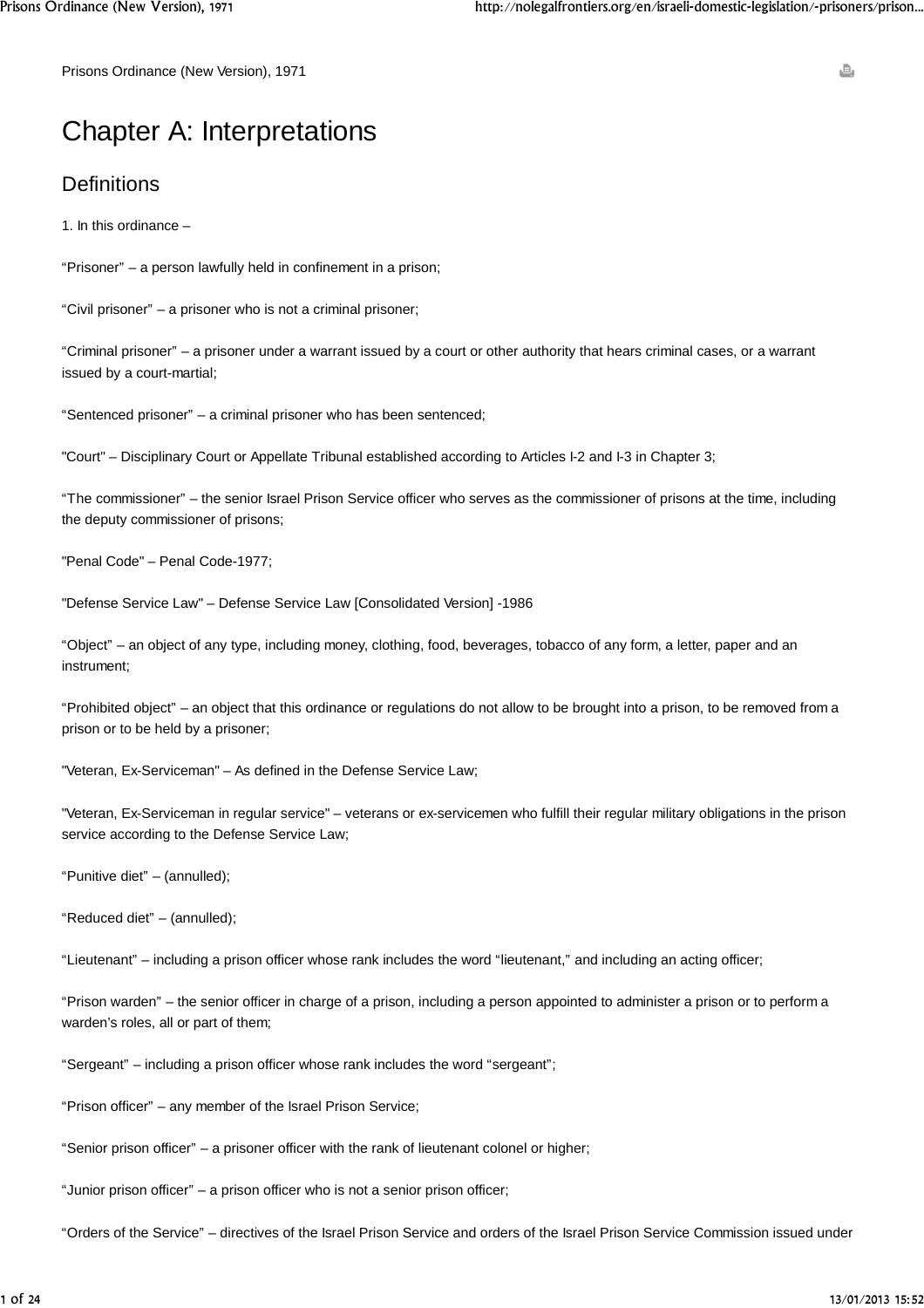Section 80A;

"Minor" – a person under 18 years old;

"Judicial Officers" – prison officers with the rank of Captain or higher, trained to serve as Judicial Officers according to the Prison Service Ordinance, whom the Commissioner has granted the authority of Judicial Officer in writing and who are not Senior Judicial Officers;

"Senior Judicial Officers" – Senior prison officers whom the Commissioner has granted the authority of Senior Judicial Officer in writing;

"Disciplinary officer" – a prison officer with the rank of captain or higher who has been assigned by the commissioner, in writing, the authority of a disciplinary officer, and is not a senior disciplinary officer;

"Senior disciplinary officer" – a senior prison officer including a prison warden, who has been assigned by the commissioner, in writing, the authority of a senior disciplinary officer;

"Sole judge" – a disciplinary officer or a senior disciplinary officer;

"Disciplinary infraction" – an infraction as defined in Section 103;

"Physician" – a prison physician;

"The minister" – the minister of police.

## Chapter B: Prisoners

## Article A: Admission and Confinement of Prisoners

#### Admission of prisoners

2. No person shall be admitted into a prison unless accompanied by a warrant of imprisonment or warrant of arrest; however, the child of a female prisoner may be admitted into a prison with its mother if it is at the breast and less than two years old.

#### Identification

3. The prison warden shall verify that the warrant bears the signature of the proper authority and is validly made and that the prisoner is the person named therein.

#### Particulars to be recorded

4. Upon the admission of any person to prison, the prison warden shall cause to be recorded such particulars regarding such person as may be prescribed.

#### Admission to confinement

5. A prison officer who admits a prisoner to confinement will conduct a body search as stipulated in Article G1 of Chapter C, and will take prohibited objects from him.

#### Medical examination

6. (A) Every prisoner shall, as soon as possible after his admission, be separately examined by the physician, and until so examined such prisoner shall so far as is possible be kept apart from other prisoners.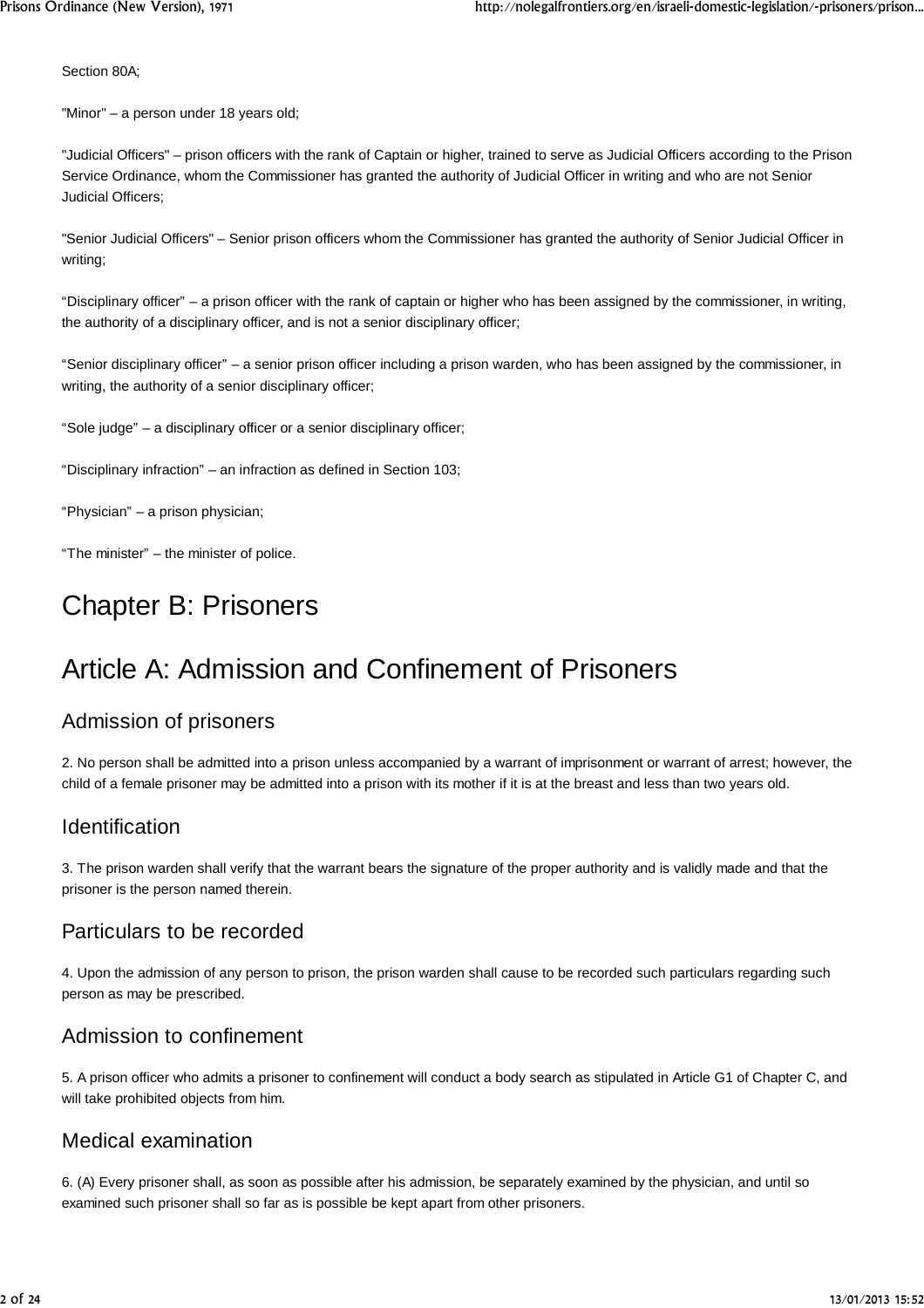(B) The physician shall record the state of health of the prisoner and such other particulars as prescribed.

#### Prisoner's effects to be kept in custody

7. Money, clothes and other objects brought into the prison by any prisoner which he is not allowed to retain shall be placed in the custody of the prison warden. The prison warden shall keep an inventory of the said objects, and they shall be returned to the prisoner when he is released.

### Destruction of clothes

8. In any case where clothes of a prisoner are so old worn-out or filthy as to be unsuitable for further use, the prison warden may order them to be destroyed.

#### Refusal to accept custody

9. The prison warden may refuse to take into prison any property of a prisoner which by reason of its bulk or excessive quantity cannot be conveniently stored in the prison.

#### Segregation of sexes and separation of different classes

10. (A) Male and female prisoners shall be confined in separate parts of the prison in such manner as to prevent their seeing or conversing or holding any intercourse with each other.

(A1) Minor prisoners shall be separated from adult prisoners pursuant to the provisions of Section B34 of the Youth Law (Judgment, Punishment and Methods of Treatment) – 1971;

(B) The prisoners of each sex shall, as far as prison accommodation renders it practicable, be divided into distinct classes, namely:

(1) prisoners awaiting trial will be kept apart from sentenced prisoners;

(2) deleted;

(3) civil prisoners will be kept apart from criminal prisoners;

(4) first offenders will be kept apart from recidivists.

(C) The directive of Subsection (A), in regard to the separation of the sexes, will not apply to areas of the prison in which prisoners are held for the purpose of receiving essential medical care or detoxification treatment or rehabilitation from drugs, provided that the commissioner determined, in accordance with a physician's recommendation, that this is necessary for the purpose of administering medical treatment, or treatment or rehabilitation of drug addicts.

(D) The minister will define, in regulations, conditions that ensure the well-being and safety of the male and female prisoners held under Subsection (C), and conditions for preventing the arrangement from being abused.

## Article B: Custody and Removal of Prisoners

#### Prisoner in custody of prison warden

11. (A) Every prisoner confined in any prison shall be deemed to be in legal custody of the prison warden.

(B) Every prisoner shall be subject to prison discipline and regulations during the whole time of his imprisonment, whether he is or is not within the precincts of the prison.

#### Shackling a prisoner in a public place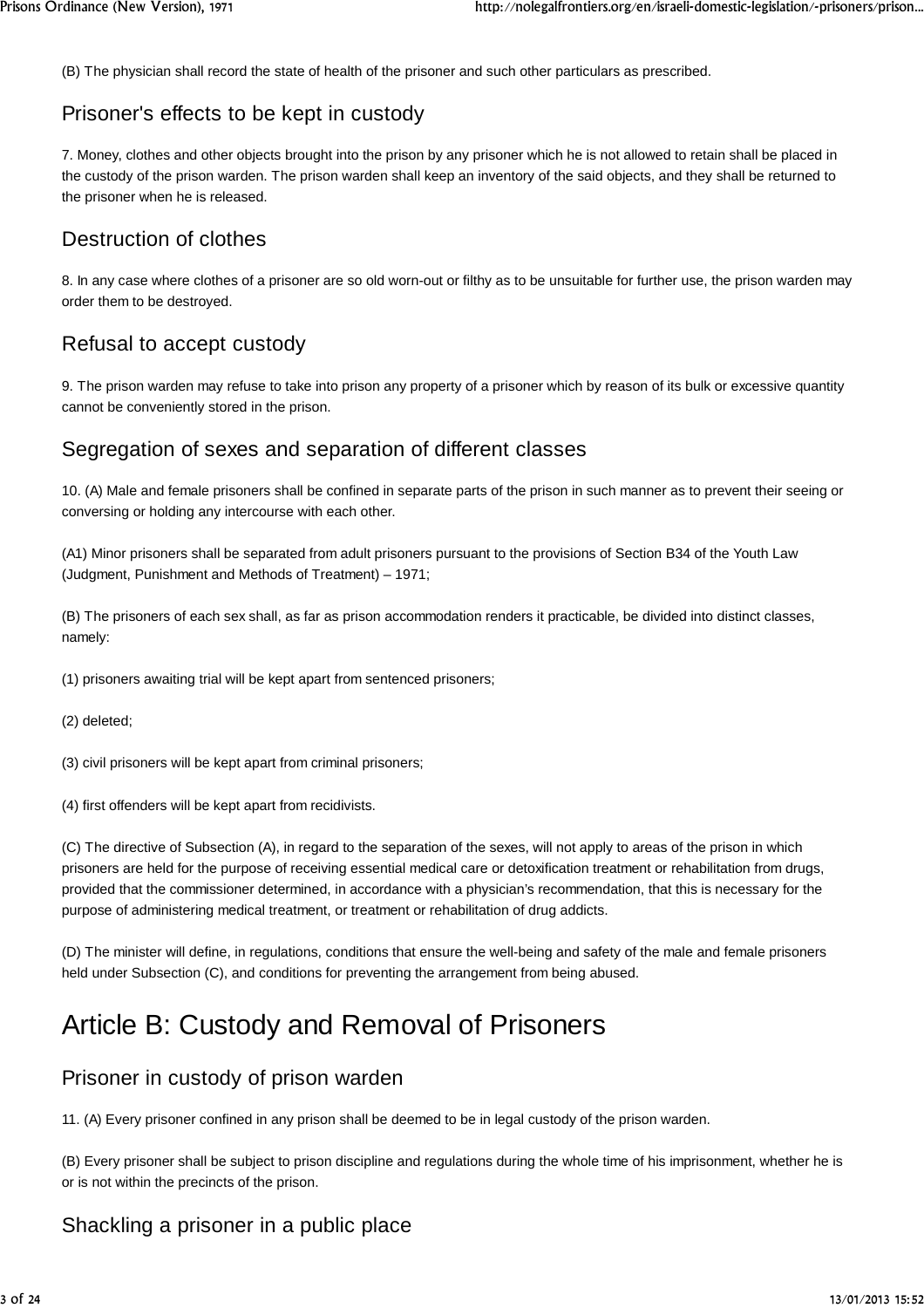11a. (A) a prisoner will not be shackled in a public place except under these directives:

(1) A prison officer believes that there is a reasonable concern that the prisoner would do one of the following:

(A) Escape or help another person escape;

(B) Cause bodily harm or property damage;

(C) Damage or conceal evidence;

(D) Receive or deliver an object that is liable to be used in committing an offense or in disturbing the order at the place of confinement;

(2) The prisoner was convicted of an offense under the directives of Section 23(A)(5) of the Criminal Procedure Law (Powers of Enforcement – Arrests), 1996 (in this ordinance – the Arrests Law), except if a prison officer believes that in the circumstances of the case there is no concern as stipulated in paragraphs (A) through (D) of Paragraph (1);

(3) The commissioner will define the types of prisoners whose shackling requires approval by a prison officer with the rank of captain, even if the circumstances stipulated in subparagraphs (1) and (2) exist; a decision under this paragraph may be made via orders of the Service, and can be made via procedures or by a person he has authorized for this;

(4) Despite the stipulations in paragraphs (1) and (2), a judge is entitled to order the release of a prisoner from shackling when the prisoner is present in the courtroom;

(5) For the purpose of this section, "a public place" – a place to which the public or part of it has access.

(B) Without derogating from the provisions of subsection (a), do not shackle a juvenile prisoner if you can achieve the same goal in a manner that will cause the juvenile less harm. If it is decided to use shackles, it should be for the shortest time required to achieve its purpose; when deciding to shackle a juvenile, you should consider their age and how the shackling will affect their physical and mental well-being.

(C) Before shackling juveniles under the provisions of subsection (a), prison officers must notify them that they are about to be shackled, unless the prison officer believes that such notification may thwart achieving the purpose that required shackling.

## Transfer of prisoner

12. (A) The Commissioner may, by general or special Order, direct that any prisoner or class of prisoner be transferred to any other prison, and it shall be immaterial which prison is named in the warrant of imprisonment.

(B) Every prisoner shall be medically examined before transfer to another prison.

#### Transfer of prisoners in case of infectious disease

13. (A) In case of an infectious disease occurring in any prison, it shall be lawful to transfer prisoners from such prison to another place although such place may not have been declared a prison under this Ordinance, and such place shall be deemed during the continuance of any prisoner therein to be a part of the prison from which he was removed. When the disease has ceased, the prisoner shall be taken back to the prison whence he was removed, if still liable to be confined therein.

(B) A transfer under this section will be in accordance with an order signed by the minister or the commissioner, or if urgent, by the prison warden.

#### Places for treatment of mentally ill persons

14. The minister may appoint fit places, either within any prison or elsewhere, for custody and treatment of mentally ill persons.

#### A mentally ill prisoner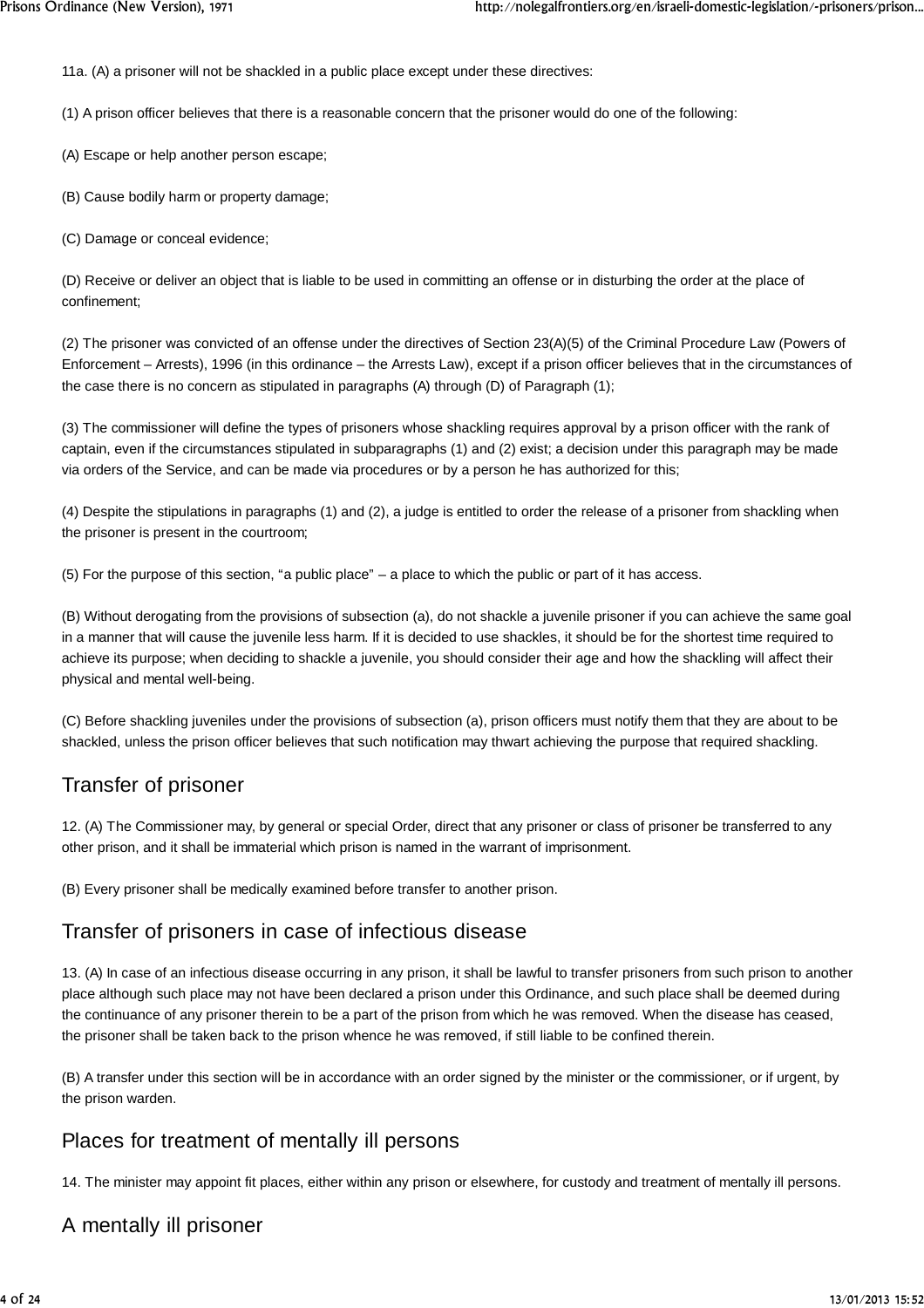15. (A) In this section  $-$ 

"Law of Treating the Mentally Ill" – Law of Treating the Mentally Ill, 1991;

"Prisoner" – except for a person who enters prison under an arrest order;

"Ill", "district psychiatrist," "psychiatric examination," "hospital," "director of the Mental Health Services" and "director" – as defined in the Law of Treating the Mentally Ill;

"Head of the Psychiatric Department" – head of the Psychiatric Department at a hospital;

(B) If a concern arises that a prisoner is ill, the head of the Psychiatric Department is entitled to order that the prisoner be transferred to the Department so that he can undergo a psychiatric examination in order to determine whether he is ill.

(C) If the head of the Psychiatric Department finds that it is only possible to conduct a psychiatric examination under conditions of hospitalization, he will inform the commissioner and the district psychiatrist, and the prisoner will be hospitalized in the Psychiatric Department for an examination under observation.

(D) The commissioner is entitled, upon recommendation of the head of the Psychiatric Department and with the approval of the district psychiatrist, to order the prisoner's transfer to a hospital for the purpose of conducting a psychiatric examination, including an examination under observation.

(E) If the district psychiatrist is convinced, based on a psychiatric examination, that the prisoner meets the conditions warranting his hospitalization as stipulated in the Law of Treating the Mentally Ill, he is entitled to issue a hospitalization order as defined in Section 9 of the same law.

(F) If a hospitalization order is issued as stipulated in Subsection (E), the commissioner will decide whether the prisoner will be hospitalized in the Psychiatric Department of the prison or in a hospital selected by the district psychiatrist; if the district psychiatrist opposes the prisoner's hospitalization in the hospital selected by the commissioner, the matter will be decided by the director of Mental Health Services.

(G) An order for an examination or hospitalization of a prisoner under this section will be regarded, for all purposes and subject to the directives of this section, as an order for a forced examination or forced hospitalization as defined in the Law of Treating the Mentally Ill.

(H) As long as the prisoner is held in the hospital and his term of sentence has not ended, he will be deemed to be in lawful custody.

(I) A prisoner who is transferred to a hospital for the purpose of an examination under observation or for the purpose of hospitalization under this section, will be returned to the prison if he is still required to be imprisoned in it, in accordance with a written notification from the director to the commissioner, explaining that there is no longer a need to hold the prisoner in a hospital.

(J) If the director of the Psychiatric Department determines that there is no longer a need to hold the prisoner in the Psychiatric Department, he will notify the commissioner and the district psychiatrist, and the commissioner will order the transfer to the prisoner to an assigned prison.

#### Hospitalization of sick prisoners

16. (A) in the case of the illness of a prisoner confined in a prison in which there is no suitable accommodations for such a prisoner, the prison warden may, on the certificate of a government medical officer, direct that he be removed to a government hospital, and so long as he remains there and his sentence has not expired, he shall be deemed to be in lawful custody.

(B) The government medical officer of the hospital shall, at the end of every month, transmit to the prison warden a certificate signed by him that it is in his opinion necessary that such prisoner should remain in the hospital.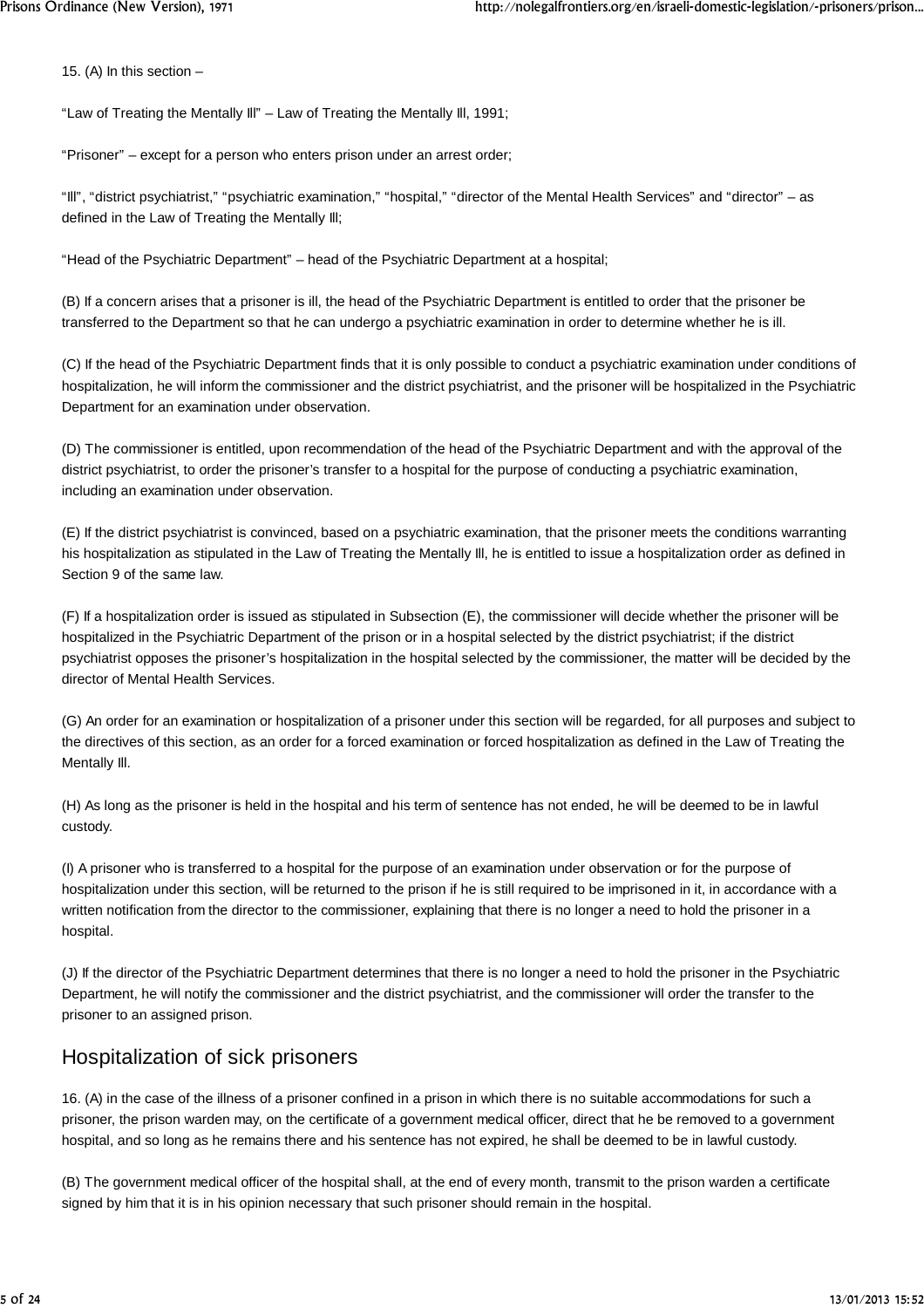## Bringing prisoner back from hospital

17. When in the opinion of the government medical officer in charge of the hospital it is no longer necessary that the prisoner remain therein, he shall notify the prison warden, who shall forthwith cause the prisoner to be brought back to the prison.

## Prevention of escape from hospital

18. Every precaution shall be taken by the physicians and other staff of a hospital to prevent the escape of any prisoner who is under treatment therein, and it shall be lawful for them to take such measures for preventing his escape as may be necessary; provided that nothing shall be done under the authority hereof which in the opinion of the medical officer is likely to be prejudicial to the health of the prisoner.

#### Special measures at hospital

19. Where in any case from the gravity of the offense for which a prisoner is in custody, or for any other reason, the prison warden considers it desirable to take special measures for the security of such prisoner while under treatment in a hospital, it shall be lawful for him to give such prisoner into the charge of fit and proper persons, not being less than two in number, one of whom at least shall always be with him day and night, and such persons shall be vested with full power to do all things necessary to prevent such prisoner from escaping, and shall be answerable for his safe custody until such time as he is handed over to the prison warden on his discharge from the hospital or until such time as his sentence expires, whichever may first occur.

## Article B1: Separate Confinement

#### Definitions.

19A. In this article –

"A prisoner in separation" – a prisoner held separately from the other prisoners in one of the following –

(1)In a cell where is alone;

(2)In a cell with a prisoner or other prisoners who also need to be held separately;

"The court" – The district court whose area of jurisdiction includes the prison in which the prisoner is being held in separation;

"Prison warden" – including his deputy who is a senior prison officer.

#### Goals of the separation

19B. A prisoner may be held in separation if the separation is required for one of these reasons and when it is not possible to achieve the goal of the separation in another way –

(1) State security;

(2) Prison security;

(3) Protecting the well-being or health of the prisoner or of other prisoners:

(4) Preventing substantial injury to the discipline and orderly routine of the prison;

(5) Preventing a crime of violence, an offense under Article B of the Struggle Against Organized Crime Law, 2003 or a crime of drug transaction under the Dangerous Drugs Ordinance [New Version], 1973;

(6) The minors' best interests require they be held in a cell of their own.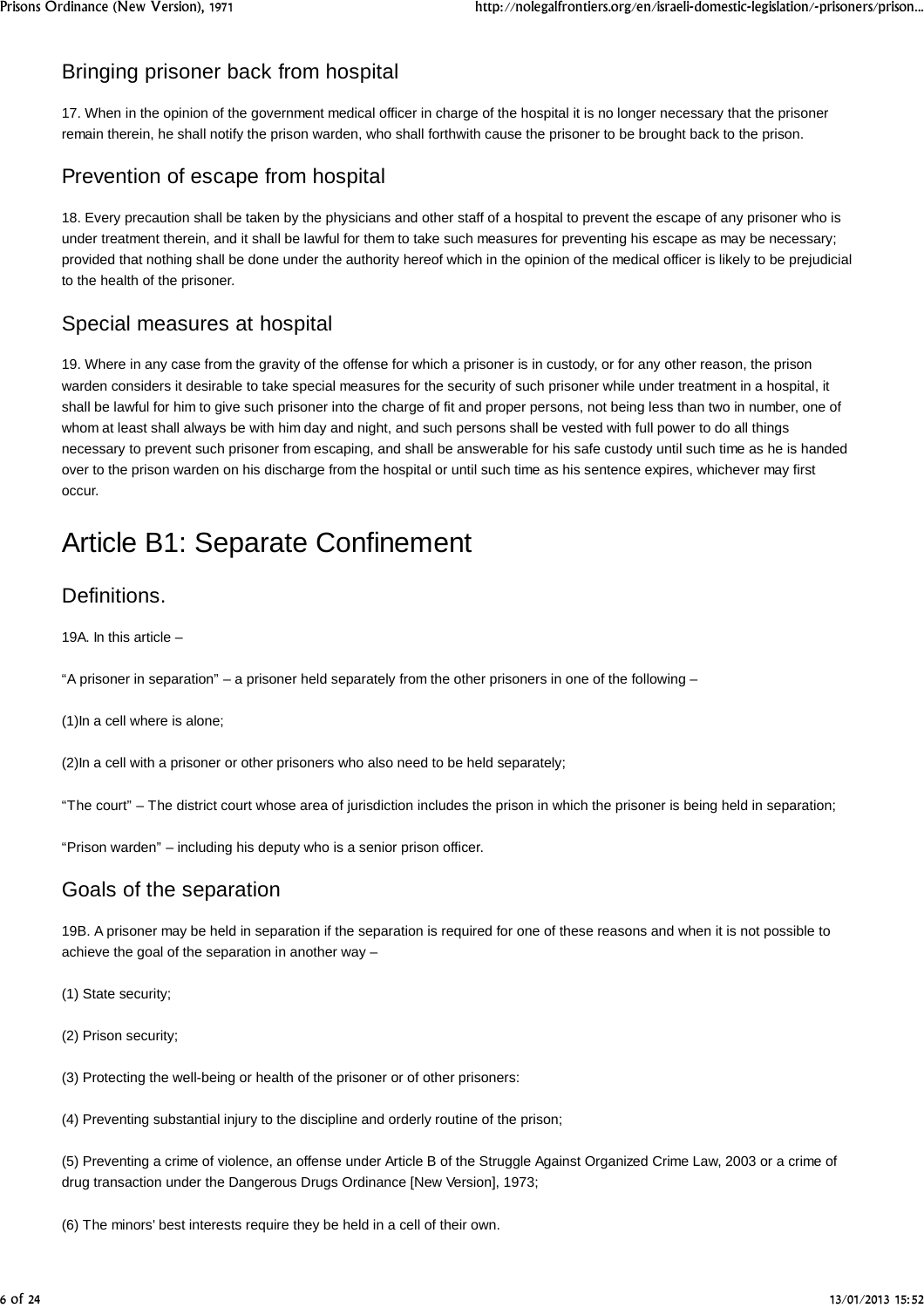## Administrative separation

19C. (A) (1) If a senior prison officer is convinced that one of the reasons stipulated in Section 19B exists in regard to a prisoner, he is entitled to order that the prisoner be held separately for a period that does not exceed 48 hours; if no senior prison officer is present, a junior prison officer with the rank of major is entitled, if so convinced, to order that a prisoner be held separately for a period that does not exceed 12 hours, and a senior prison officer is entitled to extend this period, provided that the total period of separation does not exceed 48 hours.

(2) If a prison warden is convinced as stipulated in Paragraph (1), he is entitled to extend the period of separation from time to time for additional periods of no more than 48 hours each, provided that the total period of separation under this Subsection does not exceed 14 consecutive days or 14 non-consecutive days within a period of 30 days.

(B) A prison officer authorized by the commissioner for this purpose and whose rank is not less than colonel (in this article – authorized prison officer) is entitled, if convinced as stipulated in Subsection (A)(1), to order the following:

(1) To hold a prisoner in separation alone in a cell for a period that does not exceed one month, and he is entitled to extend the period from time to time for additional periods that are not to exceed one month each, provided that the total of the periods does not exceed half a year;

(2) To hold a prisoner in separation in a cell with a prisoner or other prisoners for a period that does not exceed two months, and he is authorized to extend the period from time to time for additional periods that are not to exceed two months each, provided that the total of periods does not exceed 12 months; holding a prisoner for a period of more than six months requires the commissioner's approval.

(C) An authorized prison officer as stipulated in Subsection (B) will only issue an order after consulting with the professionals specified in the regulations, with the approval of the Knesset's Interior and Environmental Quality Committee.

(D) If an authorized prison officer orders the extension of the period of separation under the directives of Subsection (B), the need for continuing the separation can be reviewed at any time upon the request of the prison warden or the prisoner for reasons that were not presented to the authorized prison officer.

#### **Hearing**

19D. (A) A decision by the prison warden to extend the period of a prisoner's confinement in separation after the initial 96 hours of his confinement in separation, and a decision by an authorized prison officer as stipulated in Section 19C(B), will not be issued before enabling the prisoner held in separation to orally present his opposition before the prison warden or before an authorized prison officer, as relevant.

(A1) If the period of holding the prisoner in separation ends on one of the permanent days of rest in the State of Israel, as defined in Section 18A(A) of the Law and Administration Ordinance, 1948, or on a statutory holiday, a prisoner in separation will be given the opportunity to express his opposition under Subsection (A) on the previous day, and if it is also a day of rest or holiday as stipulated – on the day before it.

(B) The directives of Subsection (A) do not prevent a prisoner in separation from submitting in writing his opposition to the continued extension of the period of his confinement in separation under Section 19C.

#### Separation by court order

19E. (A) (1) A prisoner will not be held separately in a cell alone for a period of more than six months, except if ordered by a court to do so; if a court orders this, it will specify the period of confinement in separation, provided that it does not exceed six months;

(2) A prisoner will not be held separately in a cell with a prisoner or other prisoners for a period of more than 12 months, except if ordered by a court to do so; if a court orders this, it will specify the period of confinement in separation, provided that it does not exceed 12 months;

(3) If a court issues an order as stipulated in paragraphs (1) or (2), it is entitled to reissue such order from time to time.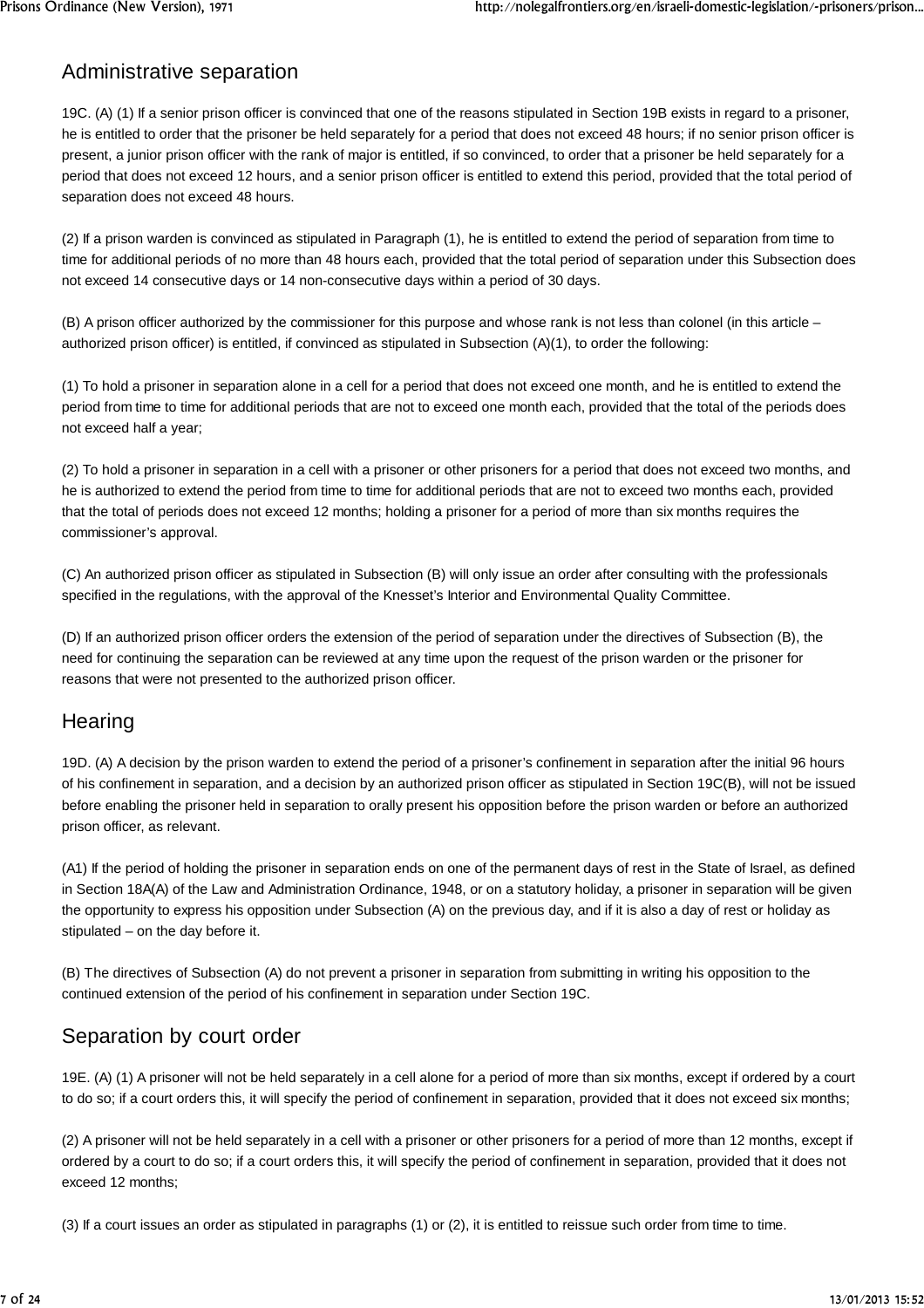(B) The court hearing will be conducted in the presence of the prisoner or his representative.

#### Review

19F. A prisoner in separation is entitled to submit a request to the court to review a decision it has issued if new evidence is discovered or if the circumstances have changed in a way that could affect its decision; in a review, the court is entitled to uphold the decision, cancel it or replace it with another one.

#### Appeal

19G. A court decision under Section 19(E)(A) can be appealed before the Supreme Court if leave for appeal is granted by the court or by a justice of the Supreme Court.

#### Evidence

19H. In a hearing under sections 19E, 19F or 19G, the court is entitled to deviate from the rules of evidence and hear evidence in the presence of one party, if convinced of the following:

(1) It is necessary due to one of the reasons stipulated in paragraphs (1) through (5) of Section 19B;

(2) The need to deviate from the rules of evidence takes precedence for the purpose of executing justice.

#### Separation after a court decision

19I. The directives of sections 19E, 19F and 19G do not prevent taking a decision to hold a prisoner in separation if at a date subsequent to the court's decision there are circumstances that constitute one of the reasons for separation under Section 19B.

#### Canceling separation

19J. (A) If a decision is issued to hold a prisoner in separation under this article, and a person authorized to decide on separation finds that there is no need to continue the prisoner's confinement in separation, he will order the cancellation of the separation.

(B) If a decision is issued by a court to hold a prisoner in separation, and the commissioner finds that there is no need to continue the prisoner's confinement in separation, he will order the cancellation of the separation.

## Obligation to explain

19K. (A) Decisions under sections 19B, 19C, 19D and 19J will include explanations and will be issued in writing, and a copy of the decision will be given to the prisoner.

(B) The prisoner will be informed of the explanations for the decision unless stipulated by the issuer of the decision that their disclosure would harm one of the reasons listed in Section 19B.

## Article C: Bringing a Prisoner to Court

#### Definitions..

20. In this article –

"Matter" – includes any proceeding in a civil or criminal matter;

"Court" or '"judge" – includes a court as defined in the Religious Courts Law (Imposing Obedience), 1956, a religious judge in said court, a registrar as defined in the Courts Law [Consolidated Version], 1984, and the chief secretary of a court or of a religious court as stipulated.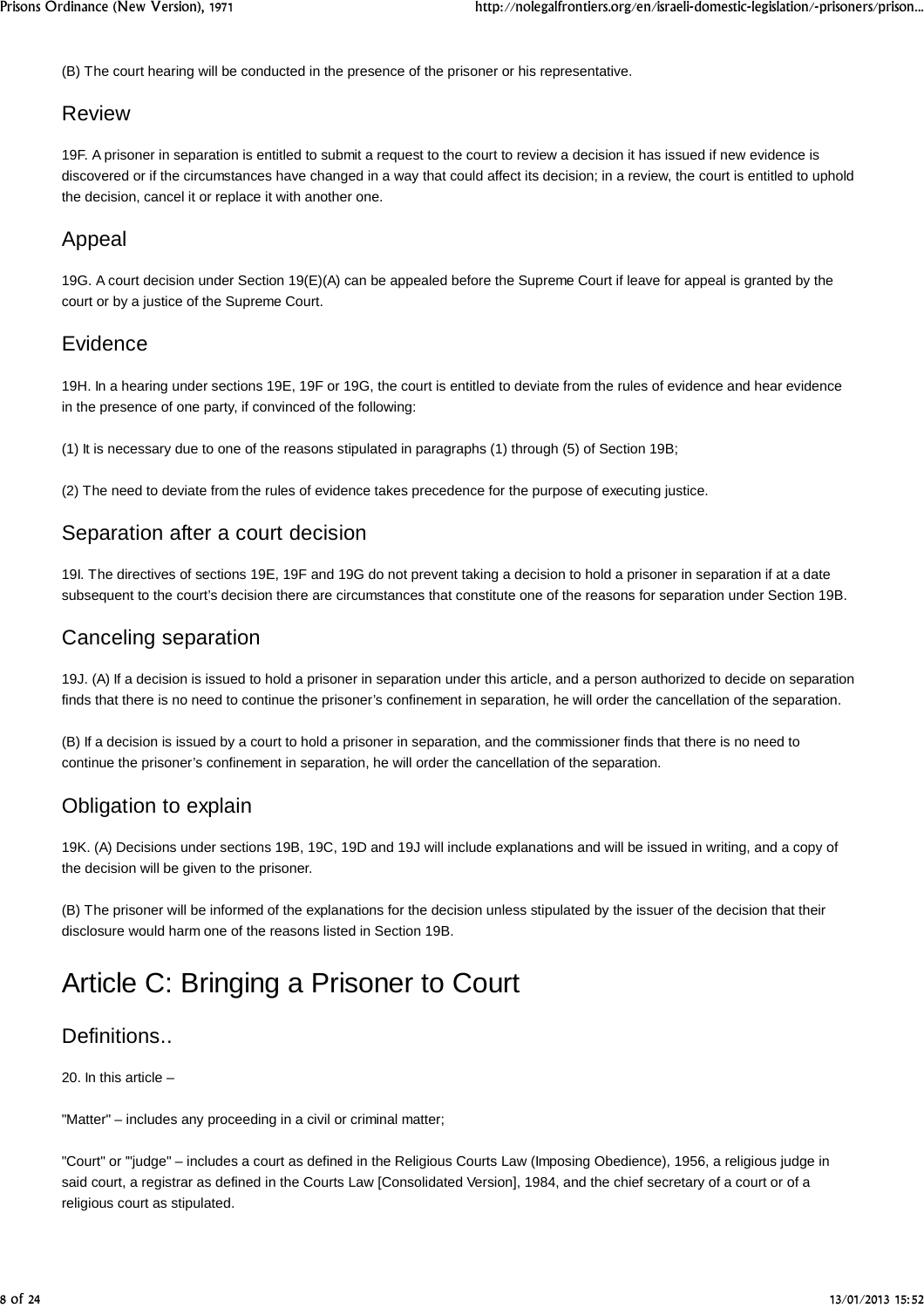## Exclusive applicability of provisions of this Article

21. No prisoner shall be brought up before any court for any of the purposes set out in this Article save with the provisions of this Article.

## Order to bring up

22. Notwithstanding any provisions of the Evidence Ordinance [New Version] 1971, any Judge, on proof to his satisfaction that the presence of any prisoner before a Court as a party or a witness in a matter pending in such Court is required in the interest of justice, may issue an order under his hand, addressed to the prison warden, for bringing up such prisoner before such court.

## Custody

23. A prisoner taken from a prison in pursuance of an order under this Article shall, whilst outside the prison, be kept in such custody as may be prescribed under this Ordinance, and whilst in that custody shall be deemed to be in legal custody.

#### Expenses

24. Any person making application under Section 22 in a civil matter shall deposit with the court a sum sufficient in the opinion of the judge issuing the order to cover any traveling and other expenses likely to be incurred in bringing up the prisoner as aforesaid.

# Article D: Labor

## Place of labor

25. Prison labor shall be in accordance with the provisions of Article 14 of the Penal Law (Modes of punishment) [Consolidated Version] 1970, (hereinafter referred to as the "Modes of Punishment Law") within or without the precincts of the prison in any part of the State, and in any employment that may be prescribed.

## Employment of female prisoners

26. Female prisoners shall not be employed outside the prison, except on the recommendation of the medical officer, and then only on such labor as is suitable for women.

## Supervision

27. Prison labor shall be under the supervision of the prison warden.

# Article E: License to Be at Large

- 28. (Annulled).
- 29. (Annulled).
- 29a. (Annulled).
- 30. (Annulled).
- 31. (Annulled).
- 32. (Annulled).
- 33. (Annulled).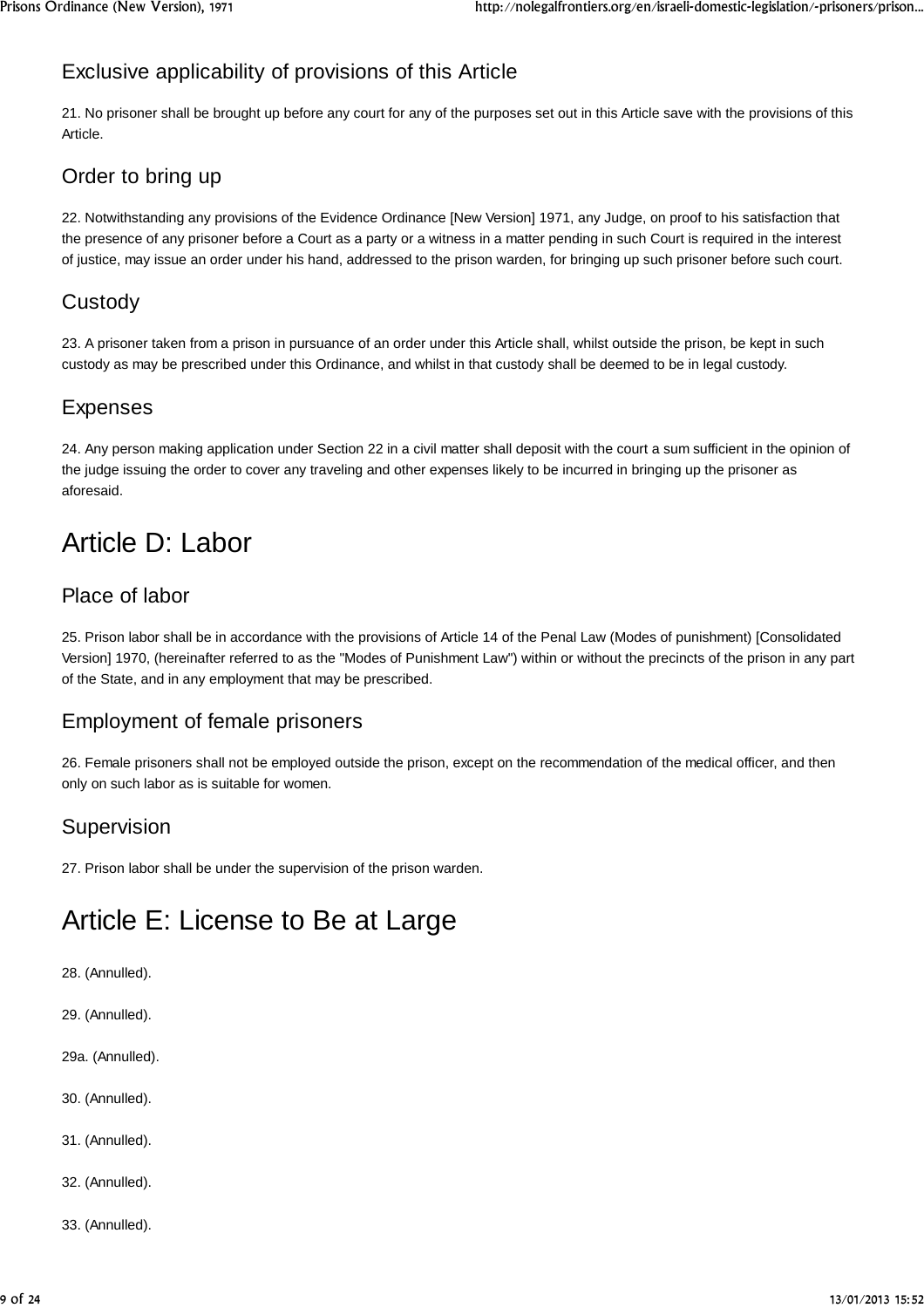34. (Annulled).

35. (Annulled).

## Special furlough

36. (A) The Minister may, on the application of a prisoner or on the recommendation of the Commissioner, grant the prisoner, on such conditions as the Minister may think fit, a special furlough not exceeding ninety-six hours; the term of imprisonment of the prisoner shall not be extended by reason of this furlough.

(B) A prisoner who receives a furlough under the directives of Subsection (A) will be given a license that stipulates the terms under which his furlough is conditioned.

(C) A policeman is entitled to do any of the following:

(1) To demand that a prisoner who is on a special furlough under Subsection (A) (in this section – a prisoner on furlough) present his license to him;

(2) To question a prisoner on furlough in order to determine whether he is fulfilling the conditions of his furlough and to question another person regarding the prisoner's fulfillment of the furlough conditions.

(3) To enter the home or the place where the prisoner is supposed to be located under the terms of his furlough in order to supervise the fulfillment of these conditions, after identifying himself to the holder of the home or place and informing him of the purpose for which he is requesting entry, and he is entitled to exercise reasonable force for the purpose of such entry;

(4) To enter a home or place where, according to the conditions of his furlough, the prisoner is prohibited from being, if he has a reasonable basis for assuming that the prisoner is present there, after he identifies himself to the holder of the home or place and informs him of the purpose for which he is requesting entry, and he is entitled to exercise reasonable force for the purpose of such entry;

#### Loss of license

37. The holder of a license who proves to the satisfaction of a police officer of or above the rank of chief inspector that he has lost his license through no fault of his own shall be entitled to a duplicate of such license.

## Article F: Prohibited Articles and Communication with the Outside

#### Prohibition of possession

38. No prisoner shall possess a prohibited object.

#### Object sent to prisoner

39. A prohibited object sent to the prison for the use of the prisoner shall be dealt with as provided in Section 7.

## Search and seizure of a forbidden object

40. A prison officer is entitled to search any item brought to the prison or removed from it; a prohibited object will be taken from the person holding it; if a prohibited object is found, the prison officer will immediately inform the prison warden of this.

#### Prohibition of introduction and removal

41. No person shall introduce, convey or throw into, or deposit in, or remove, convey or throw out of any prison any prohibited object.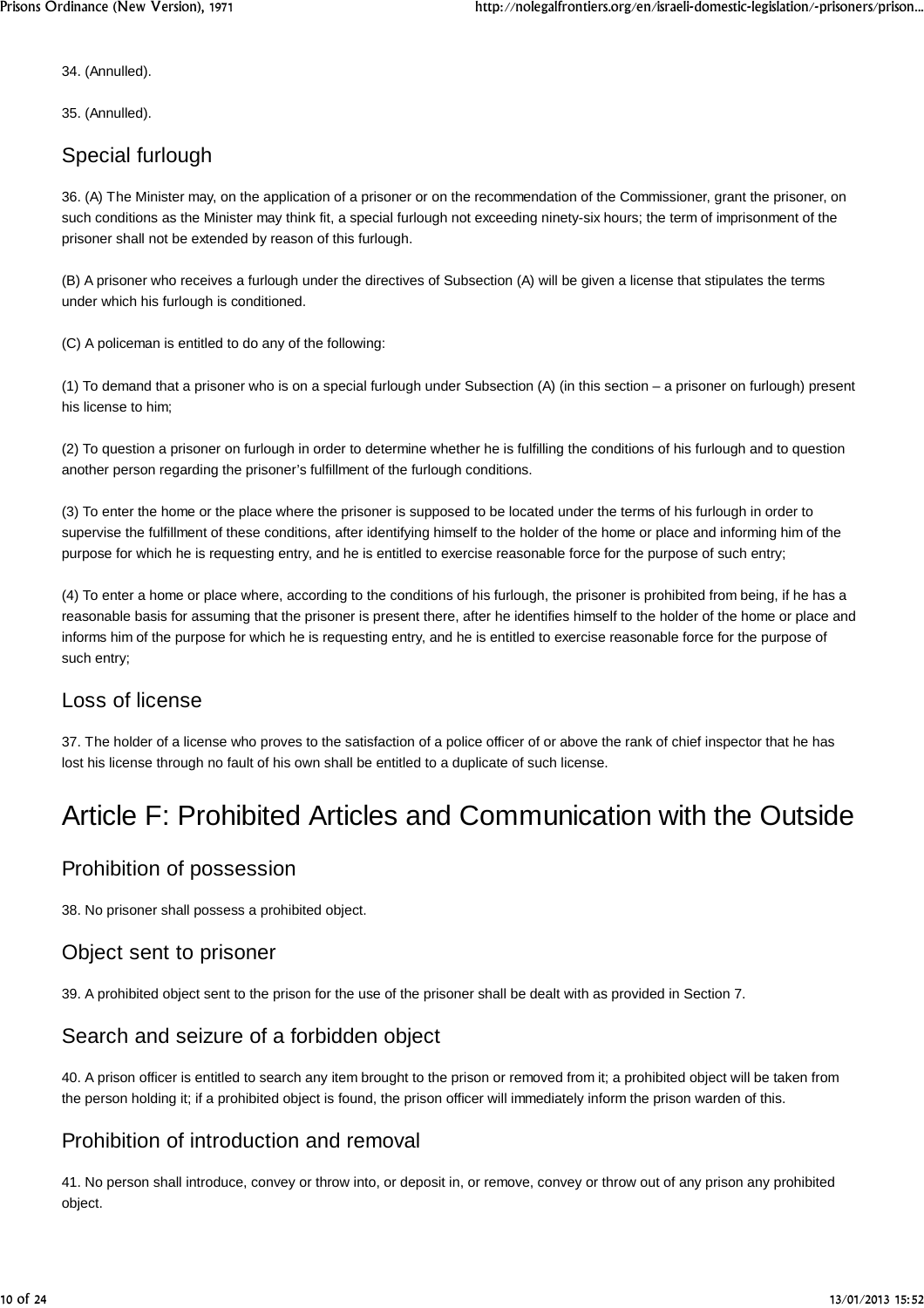## Prohibition of conveyance

42. No person shall convey to any prisoner, or convey to any other person from or on behalf of any prisoner, any prohibited object.

## Delivering a letter

42A. A person will not deliver a letter or any other document (in this article – a letter) to a prisoner, except via the prison administration and in accordance with the directives of the orders of the Service.

## Prohibition of deposit

43. No person shall deposit any prohibited object with a view to its coming into possession of any prisoner or into the possession of any other person for or on behalf of a prisoner or as a conveyance from one prisoner to another.

## Confiscation and disposal of confiscated objects

44. (A) If any person does or attempts to do any of the acts referred to in sections 41 to 43, the prison warden may at his discretion confiscate the prohibited object.

(B) The prison warden may at his discretion confiscate any prohibited object found in the possession of any prisoner.

(C) Any confiscated money shall be paid into the Treasury.

(D) If any confiscated object can be used for the benefit of deserving prisoners, it shall be used for their benefit in such manner as the prison warden may direct.

(E) If any confiscated object cannot be used for the benefit of deserving prisoners and if it is of no monetary value, it shall be destroyed under the supervision of the prison warden; if it is of monetary value, it shall be delivered up to the officer in charge of the nearest police-station, who shall sell it or cause it to be sold without delay, and the proceeds of the sale, less any expenses incurred, shall be paid into the Treasury.

#### A prisoner's meeting with an attorney

45. (A) A prisoner is entitled to meet with an attorney for the purpose of receiving professional service.

(B) A prisoner's meeting with an attorney will be conducted in private and under conditions that ensure the confidentiality of the words and documents exchanged during the meeting, yet in a way that will enable supervision of the prisoner's movements.

(C) If a prisoner requests to meet with a particular attorney for the purpose of receiving professional service, or an attorney – who was given power of attorney or was appointed by the prisoner, by a person close to the prisoner, by a district or national public defender, or by the court – requests to meet with a prisoner for the purpose of providing professional service, the prison warden will allow the meeting to be held as stipulated during the regular working hours of the prison and as soon as possible; however, if the prisoner is a detainee against whom an indictment has not yet been served, the prison warden will enable the meeting to be held without delay.

(D) The commissioner will define in the orders of the Israel Prison Service Commission the way of ascertaining the prisoner's wish to meet with a particular attorney who lacks such power of attorney or appointment as stipulated in Subsection (C).

(E) The minister is entitled to define, with the approval of the Constitution, Law and Justice Committee of the Knesset, the arrangements required for an attorney to enter a prison for the purpose of meeting a prisoner under this section, and to define directives for limiting the number of attorneys allowed to meet with a prisoner during a time period to be determined, all while being attentive to the security and safety procedures at the prison, and the arrangements required for conducting meetings between prisoners and attorneys in the prison.

(F) In this section, "attorney" – as defined in Section 45A.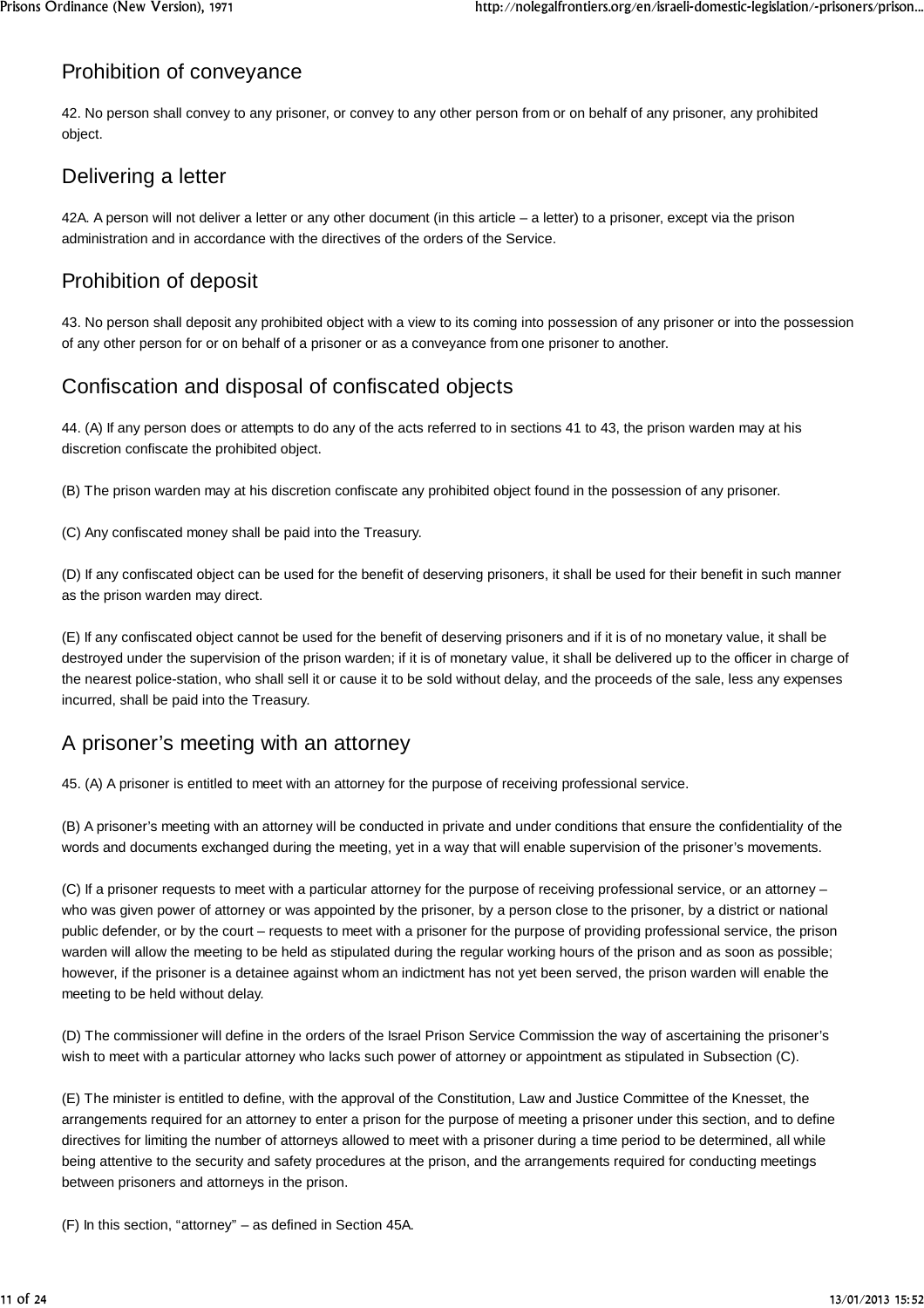## Preventing a prisoner's meeting with a particular attorney

45A. (A) In this section –

"Prisoner" – not including a detainee against whom an indictment has not yet been served;

"District court" – the district court in whose area of jurisdiction the prison is located where the prisoner is being held;

"The region" and "the territories of the Palestinian Council" – as defined in the Addendum of the Law for Extending the Validity of Emergency Regulations (Judea and Samaria and the Gaza Strip – Jurisdiction in Offenses and Legal Remedy), 1967 (in this section – the Law for Extending the Validity of Emergency Regulations);

"Preventing a meeting" – including terminating a meeting;

"Offense" – a misdemeanor or crime;

"Prison offense" – as defined in Article H of Chapter B;

"Attorney" – a member of the Israel Bar Association, and in the case of a resident of the region or a resident of the territories of the Palestinian Council – also a member of the Palestinian Bar Association whose membership is confirmed by the person in charge of legal remedy as defined in the Addendum to the Law for Extending the Validity of Emergency Regulations or by the staff officer for legal affairs in the Civil Administration for the region.

(B) If the commissioner or prison warden harbors a real suspicion that a prisoner's meeting with a particular attorney would facilitate an offense that would endanger the security of a person, the security of the public, the security of the state or the security of the prison, or a prison offense that would cause real harm to prison discipline that is liable to severely disrupt prison procedures and administration, he is entitled to order the prevention of the meeting for a period of time stipulated in Subsection (C); and the commissioner or prison warden is entitled to order that the attorney be prevented from meeting with other prisoners if he harbors a real suspicion that one of the reasons listed in this subsection exists in regard to the meeting with them.

(C) The prison warden is entitled to order the prevention of a meeting under the directives of Subsection (B) for a period not to exceed 24 hours; the commissioner is entitled, with the consent of the district prosecutor, to order as stipulated for an additional period not to exceed 5 days.

(D) The order of the commissioner or the prison warden regarding the prevention of a meeting between a prisoner and an attorney will be issued while mindful, inter alia, of the content of the information that aroused the real suspicion that is the basis for preventing the meeting, as stipulated in Subsection (B), and the level of the information's reliability, as well as the level of danger anticipated if the meeting is held; such an order will be given after providing the prisoner and the attorney an opportunity to present their arguments as detailed below:

(1) In regard to an order from the prison warden  $-$  in writing or orally;

(2) In regard to an order from the commissioner – in writing; however the commissioner is entitled to order that these arguments be heard orally.

(E) (1) An order from the commissioner or the prison warden under this section will be issued in writing and delivered to the prisoner and the attorney without delay; the reasons for it (in this section – the reasons) will be attached to the order, as well as the information on which the order is based.

(2) Despite the stipulations in Paragraph (1), the commissioner or the prison warden is entitled to refrain from delivering to the prisoner and the attorney the reasons or the information on which the order is based, all or part of them, if he believes that this would cause one of the following:

(A) Harm to a person's well-being or security;

(B) Harm to the security of the state;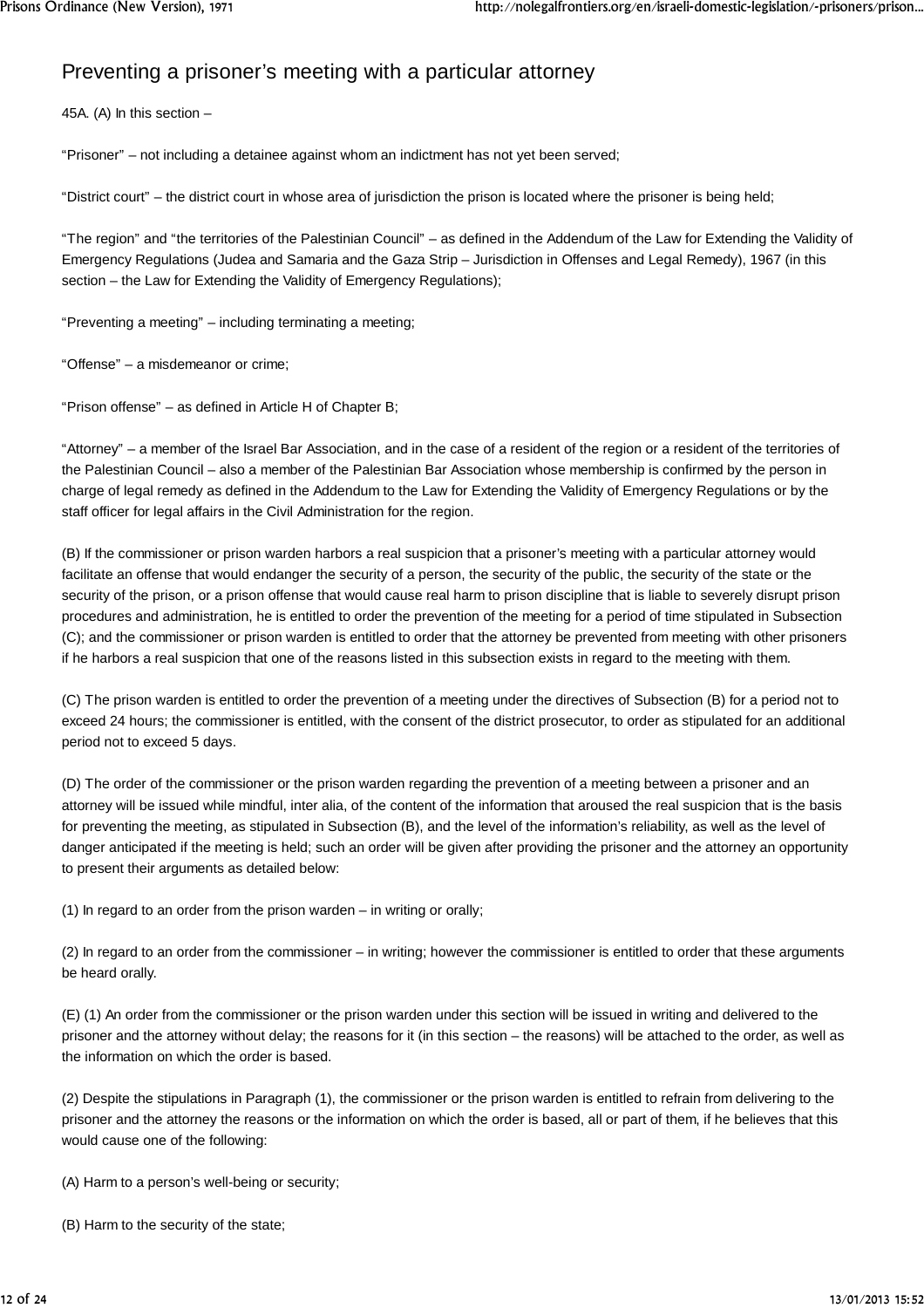(C) Exposure of sources of information and work methods of investigative or intelligence authorities;

(D) Disruption of investigations conducted by investigative or intelligence authorities.

(3) If the commissioner or the prison warden decides not to disclose a reason or detail from the information stipulated in Paragraph (2), he will provide the prisoner and the attorney with a summary of the reasons and the information, as much as he can without causing one of the damages described in subparagraphs 2(A) through (D).

(F) Upon receiving an order from the commissioner or the prison warden under this section, the prisoner is entitled to submit a petition, on his own or via his representative, to the district court; the directives of Article H1 of Chapter B will apply, with the requisite changes.

(G) The district court is entitled to order the extension of the periods stated in Subsection (C) for periods of not more than 21 days, each, if such a request is submitted by the representative of the attorney general and if one of the reasons listed in Subsection (B) exists, as long as the total of the periods during which the prisoner is prevented from meeting with the attorney does not exceed three months; the sides are entitled to appeal a decision of the district court under this subsection to the Supreme Court, which will hear the matter with one justice presiding.

(H) If a prisoner's meeting with the attorney is prevented under subsections (B), (F) or (G) for a period of three months, a Supreme Court justice is entitled, if so requested, with the approval of the attorney general and if one of the reasons listed in Subsection (B) exists, to extend this period for an additional period, according to his directive, and he is entitled to reissue such directives from time to time.

(I) (1) The proceedings in the court under this section will be conducted in the presence of the prisoner, unless the court believes that conducting the proceedings in this way would harm one of the matters listed in subparagraphs (A) through (D) of Subsection (E)(2).

(2) If the court orders that the proceedings be conducted in the prisoner's absence, it will order that the prisoner receive a summary of the information presented, to the extent possible, without harming one of the matters stipulated in Paragraph (1).

(3) The directives of Section 35(G), (I) and (J) of the Arrests Law will apply, with the requisite changes, in the court proceedings under this section.

(J) A decision of the court that is issued under this section will be brought to the attention of the prisoner and the attorney, without delay.

(K) The commissioner and the prison warden are entitled to delegate their authorities under this section to their deputies only.

#### Reservation of laws

45B. (A) The directives of sections 45 and 45A do not derogate from the directives of any law pertaining to a prisoner's meeting with an attorney.

46. (Annulled).

#### Sentenced prisoner

47. (A) A sentenced prisoner may be allowed to write a first letter upon his admission to prison.

(B) After the completion of the first three months of his sentence and thereafter every two months he may be allowed to receive a visit from friends in the sight and hearing of a prison officer and to write and receive a letter.

#### Sending letters

47A. (A) A prisoner is entitled to send letters, via the prison administration and in accordance with the directives of this law, and for this purpose will be given stationery in a quantity to be determined in the orders of the Service.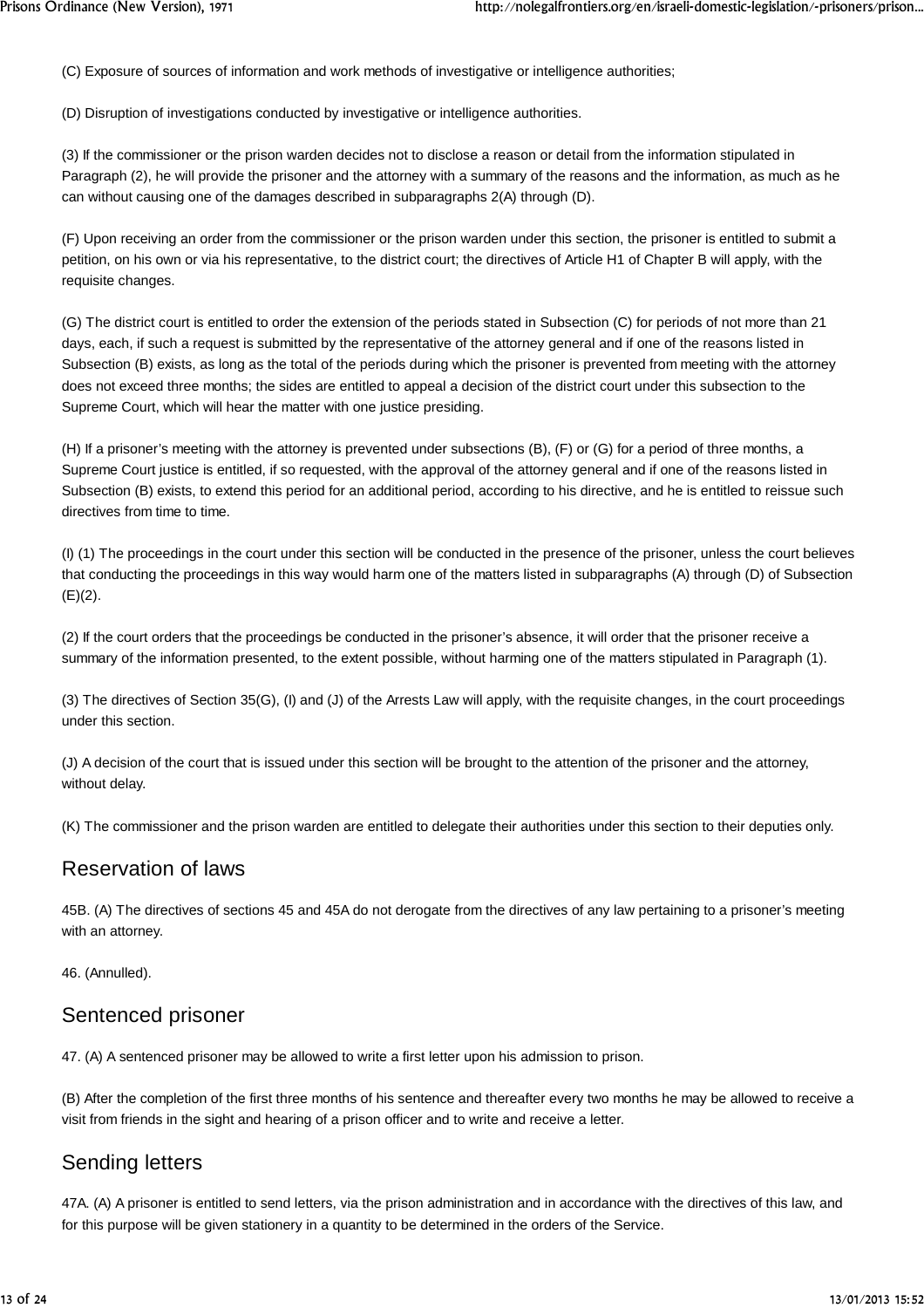(B) A prisoner is not entitled to send a letter via a visitor or in any way other than via the prison administration; however, he is entitled to give his attorney, during his meeting with him, a letter pertaining to his representation; he is also entitled to deliver to a probation officer documents required by the probation officer for the purpose of carrying out his duties.

(C) The postage for the letters will be at the prisoner's expense, unless the prison warden sees a need to exempt the prisoner from this payment due to his economic situation.

(D) (1) A prison warden or a person authorized by him (hereinafter – the examiner) is entitled for the reasons listed in Section 47C(A) and despite what is stipulated in any law, to open and examine each letter sent by the prisoner;

(2) In regard to authorization under Paragraph (1) of an examiner who is a prison officer – a prison officer will not be authorized whose rank is less than the rank of major, unless he is a captain who is serving in a major's position.

(E) Such a letter, which is opened by the examiner, will be initialed with the name of the examiner.

#### Receiving a mail item or letter

47B. (A) In this section and in sections 47C and 47D, "mail item" – a letter, postcard, printed material or any other document addressed to the prisoner and sent to him via the postal services.

(B) A prisoner is entitled to receive a letter or mail item in accordance with the directives of this law.

(C) A mail item or letter will be delivered to a prisoner via the prison administration only.

(D) The examiner is entitled, for reasons listed in Section 47C(A) and despite the stipulations of any law, to open and examine any mail item or letter after it arrives at the prison and before delivering it to the prisoner.

(E) A mail item or letter opened by the examiner will be marked with the initials of the examiner's name.

#### An examiner's authority to prevent delivery or receipt of a mail item

47C. (A) For the reasons listed below and despite the stipulations of any law, the examiner is entitled not to send or not to deliver a letter or mail item or parts of them that are sent by a prisoner or to a prisoner if he finds that their delivery or dispatch is liable to harm one of the following:

- (1) state security;
- (2) public security;
- (3) prison security or discipline;
- (4) the proceedings of an investigation or trial.

(B) If the examiner decides to prevent the transfer of a mail item or letter to its destination, he will explain his decision in a letter and order the mail item or letter to be stored in a special place designated for this.

(C) Preventing the transfer of a mail item or letter, or parts of them, to their destination will be brought to the attention of the prisoner, unless the commissioner approves withholding this notification for the reasons listed in Subsection (A).

(D) The directives of this section will not apply to legal documents intended for the court or documents exchanged between an attorney and his client, the prisoner, pertaining to the subject of his representation and delivered to a prisoner or by a prisoner during the attorney's meeting with the prisoner.

#### Correspondence with a member of Knesset

47D. Despite the directives of sections 47A(D), 47B(D) and 47C(A), and despite the stipulations in any law –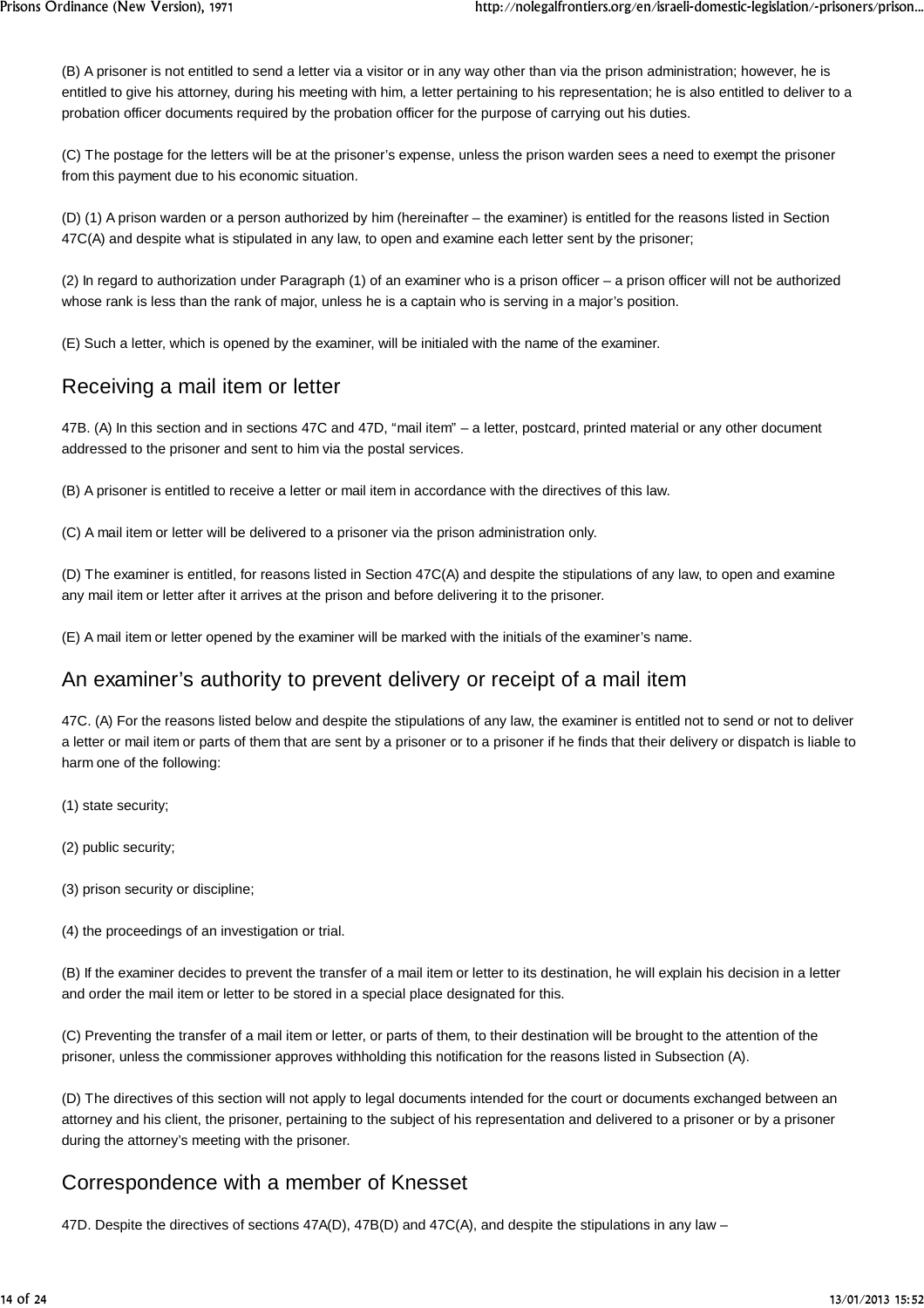(1)(A) A letter sent from a prisoner to a member of Knesset will not be opened unless the examiner has a reasonable basis to fear that its delivery or transfer to a member of Knesset is liable to harm one of the matters listed in Section 47C(A)(1) through (4) (hereinafter – to harm security or the proceedings of an investigation or trial);

(B) If the examiner has this fear, he will open the letter only in the presence of three members of the Intelligence Services and Security Subcommittee of the Knesset Foreign Affairs and Defense Committee, who are appointed by the chairman of the subcommittee (hereinafter – the committee); after opening and reading the letter, the examiner will indicate to the committee which parts of the letter, in his opinion, are liable to harm security or the proceedings of an investigation or trial, if there are such parts;

(C) If the committee finds, after hearing the examiner's explanations, that the delivery or transfer of the letter is liable to harm security or the proceedings of an investigation or trial, the committee will decide, in an explained decision, whether to prevent delivery of the letter, in its entirety or in part;

(D) Notification of the committee's decision will be sent by the Knesset speaker to the member of Knesset, unless the committee decides, in an explained decision, to withhold such notification for reasons of harm to security or to the proceedings of an investigation or trial;

(E) If a letter is not delivered to a member of Knesset under Subsection (C), the examiner will order that the letter be stored as stipulated in Section 47C(B).

(2)A mail item sent from a member of Knesset to a prisoner will not be opened unless the examiner has a reasonable basis to fear that its delivery or transfer is liable to harm the security of the state; the directives of Paragraph (1)(B) through (E) will apply to a mail item opened in accordance with the directives of this paragraph.

#### Sick prisoner

48. Should a prisoner be seriously ill and desire to be visited by any relative or friend, the prison warden, on the recommendation of the medical officer, may give an order in writing for the admission of such relative or friend if he considers it advisable.

## Minister of religion

49. Rabbis and ministers of other religions may be admitted at proper and reasonable times to the prison to visit prisoners desirous of their services and to hold religious services at such hours and in such places as the prison warden may sanction.

## Supervision of visitors

50. The person in charge of a prison will record in a book, designed for this purpose, the name and address of each person who comes to visit a prisoner.

## Prohibition of communication

51. No person shall communicate with any prisoner save in conformity with rules and orders regulating such communication.

#### **Penalties**

52. Without prejudice to any confiscation under Section 44, any person contravening any provision of sections 38, 41 to 43 and 51 shall be liable to imprisonment for a term of six months or a fine of 450 pounds.

# Article G: Prisoners under Sentence of Death

## **Confinement**

53. A prisoner sentenced to death shall be confined in some safe place within the prison and, if possible, apart from all other prisoners and shall be placed under constant observation both by day and by night.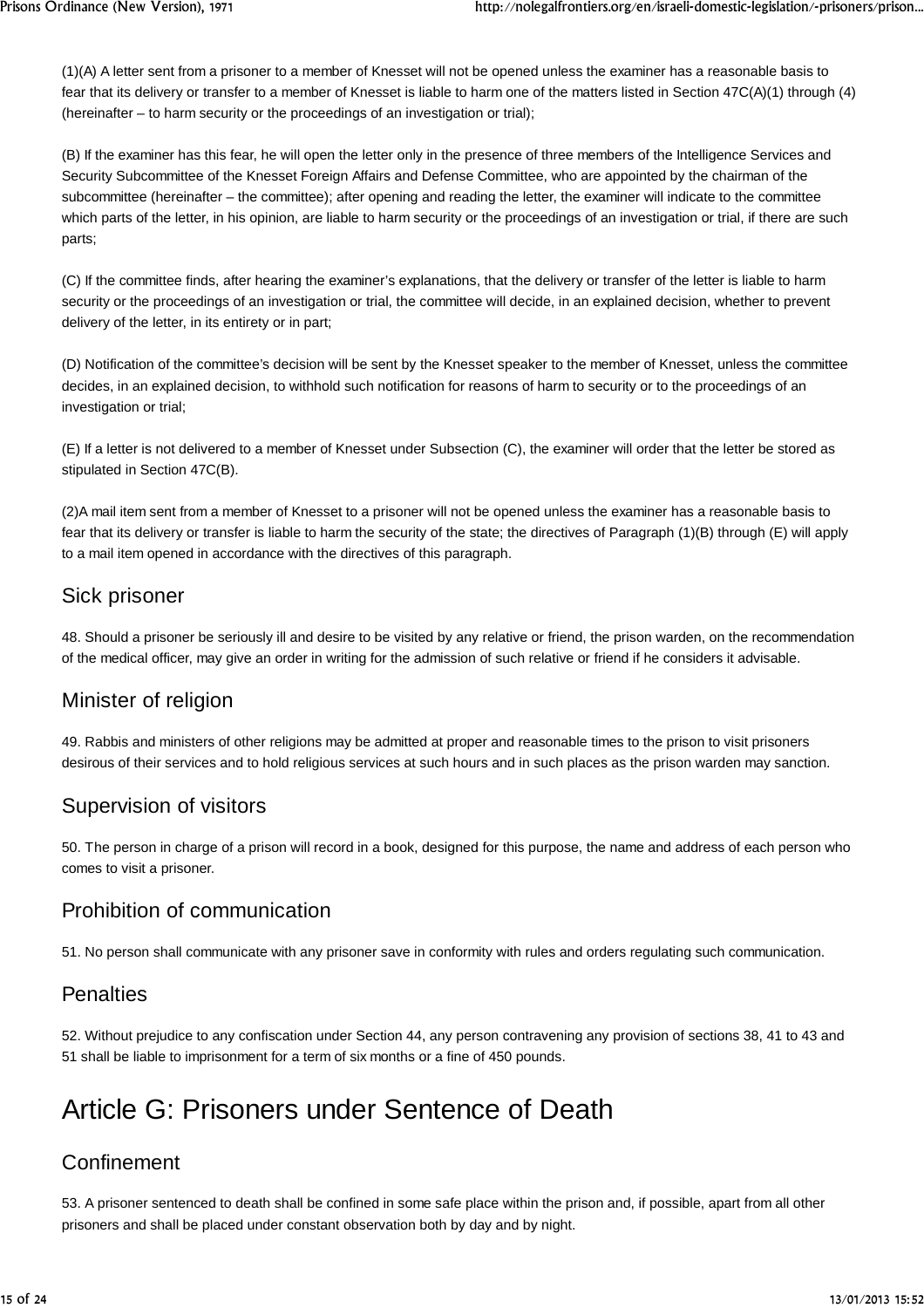#### Access

54. Except on the written authority of the prison warden, no person other than prison officers, the physician, an visiting official and a rabbi or a minister of the religious denomination to which the prisoner belongs shall have access to the prisoner.

#### Persons to attend execution

- 55. The execution shall be attended by –
- (1) the prison warden;
- (2) the physician;
- (3) an officer of the district administration;

(4) two police officers or officers of the court who were present in court when the prisoner was sentenced to death and can identify him as being the person sentenced;

(5) at the request of the prisoner, a rabbi or a minister of the denomination to which the prisoner belongs.

# Article H: Discipline

## Prison offenses

56. The following acts are declared to be prison offenses when committed by a prisoner:

(1) quarrelling with any other prisoner;

(2) making groundless complaints;

(3) making false charges against prison officers in reply to any question as to matters concerning the prison or prison discipline;

(4) answering untruthfully any question as to matters contained in Section 6 put by a prison officer;

(5) holding any communication, in writing, by word of mouth or otherwise, with an outsider or with a prisoner in disobedience of the regulations of the prison;

(6) doing any act calculated to create any unnecessary alarm in the minds of the prisoners or prison officers.

(7) omitting or refusing to march as ordered when moving about the prison or proceeding to or returning from work;

(8) refusing to eat the food prescribed by the prison diet scale;

(9) eating or appropriating any food not assigned to him or taking from or adding to the portions assigned to other prisoners;

(10) without permission of a prison officer removing food from the cookhouse, or from the place where meals are served, or disobeying any order as to he distribution of food or drink;

(11) willfully destroying food, or throwing it away without orders;

(12) introducing into food or drink anything likely to render it unpalatable or unwholesome;

(13) omitting or refusing to wear the clothing given to him or exchanging any portion of it for the clothing of other prisoners, or losing, discarding, damaging or altering any part of it;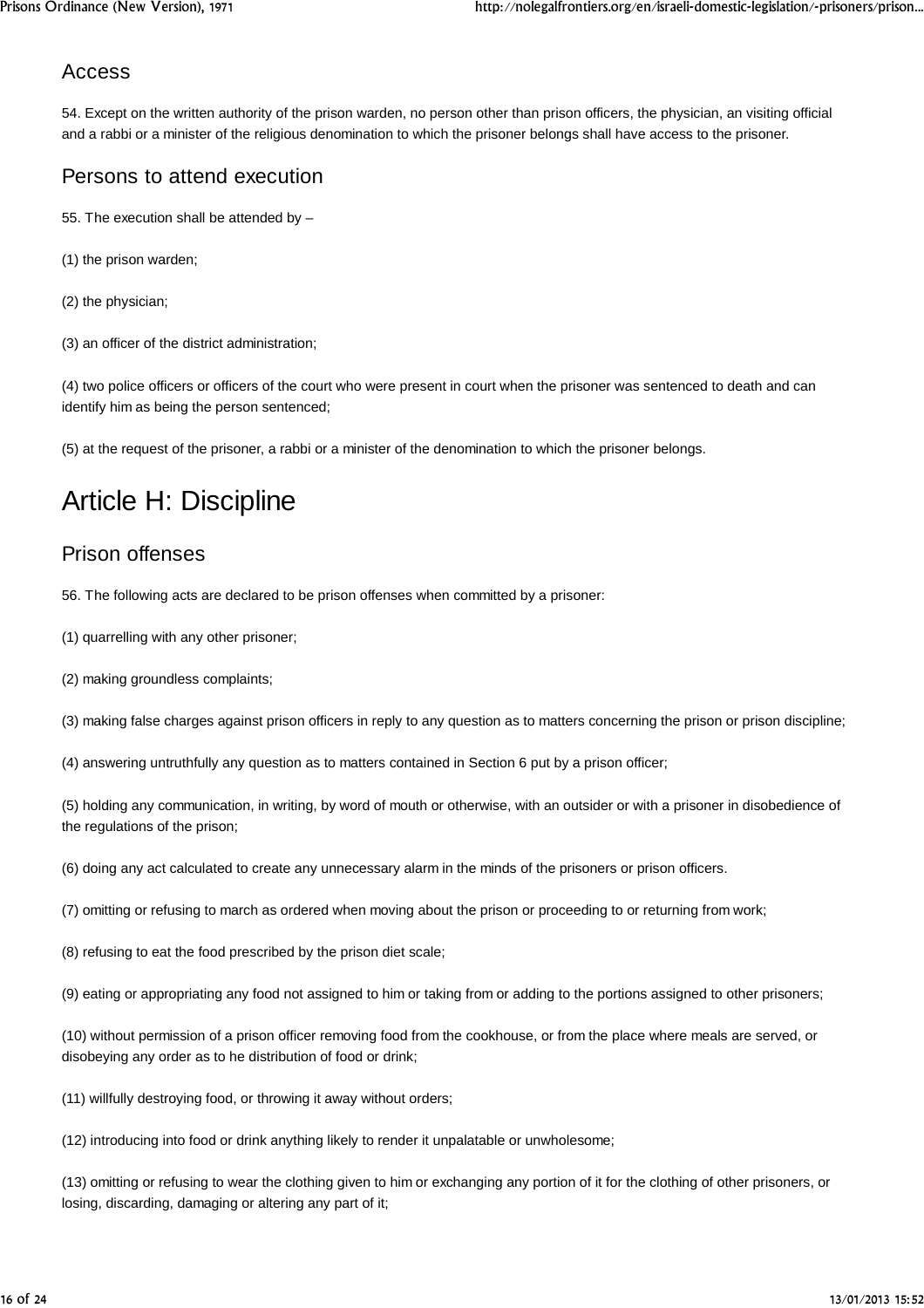(14) removing, defacing or altering any distinctive number, mark or badge attached to or worn on the clothing or person;

(15) omitting or refusing to keep the person clean or disobeying any order regulating the cutting or shaving of hair;

(16) omitting or refusing to keep clothing, blankets or bedding clean or disobeying any order as to the arrangement or disposition of such objects;

(17) tampering in any way with prison locks, lamps or lights, or other property with which he has no concern;

(18) stealing any part of the prison clothing or the kit of another prisoner;

(19) committing a nuisance in any part of the prison;

(20) defacing or damaging a wall, furniture or other property of the prison;

(21) soiling, or spitting on, any floor, door, wall or other part of the prison building or any object in the prison;

(22) willfully befouling the wells, latrines washing or bathing places;

(23) omitting or refusing to take due care of, or vandalizing, destroying or misappropriating any tools or any clothing or other objects, the property of the State;

- (24) willfully causing to himself any illness, injury or disability;
- (25) causing or omitting to assist the suppressing of, violence or insubordination of any kind;
- (26) taking part in any attack upon any prison officer or upon another prisoner;

(27) omitting or refusing to help any prison officer in case of an attempted escape or of an attack upon a prison officer or upon another prisoner;

(28) disobeying any of the rules or any lawful order of a prison officer or omitting or refusing to perform duties in the manner prescribed;

(29) treating with disrespect any prison officer or servant of the prison or any visitor or any person employed in connection with the prison;

- (30) refusing to work or being idle, careless or negligent at work;
- (31) leaving his cell or other appointed location or his place of work without permission;

(32) having in his possession any object he is not entitled to have;

- (33) any assault or use of criminal force;
- (34) making unnecessary noise, cursing or swearing;
- (35) disorderly, indecent or immoral behavior;
- (36) indecent, insulting or threatening language;
- (37) malingering;

(38) willfully bringing a false accusation against any prison officer or prisoner;

(39) escaping or conspiring to escape or assisting in an escape;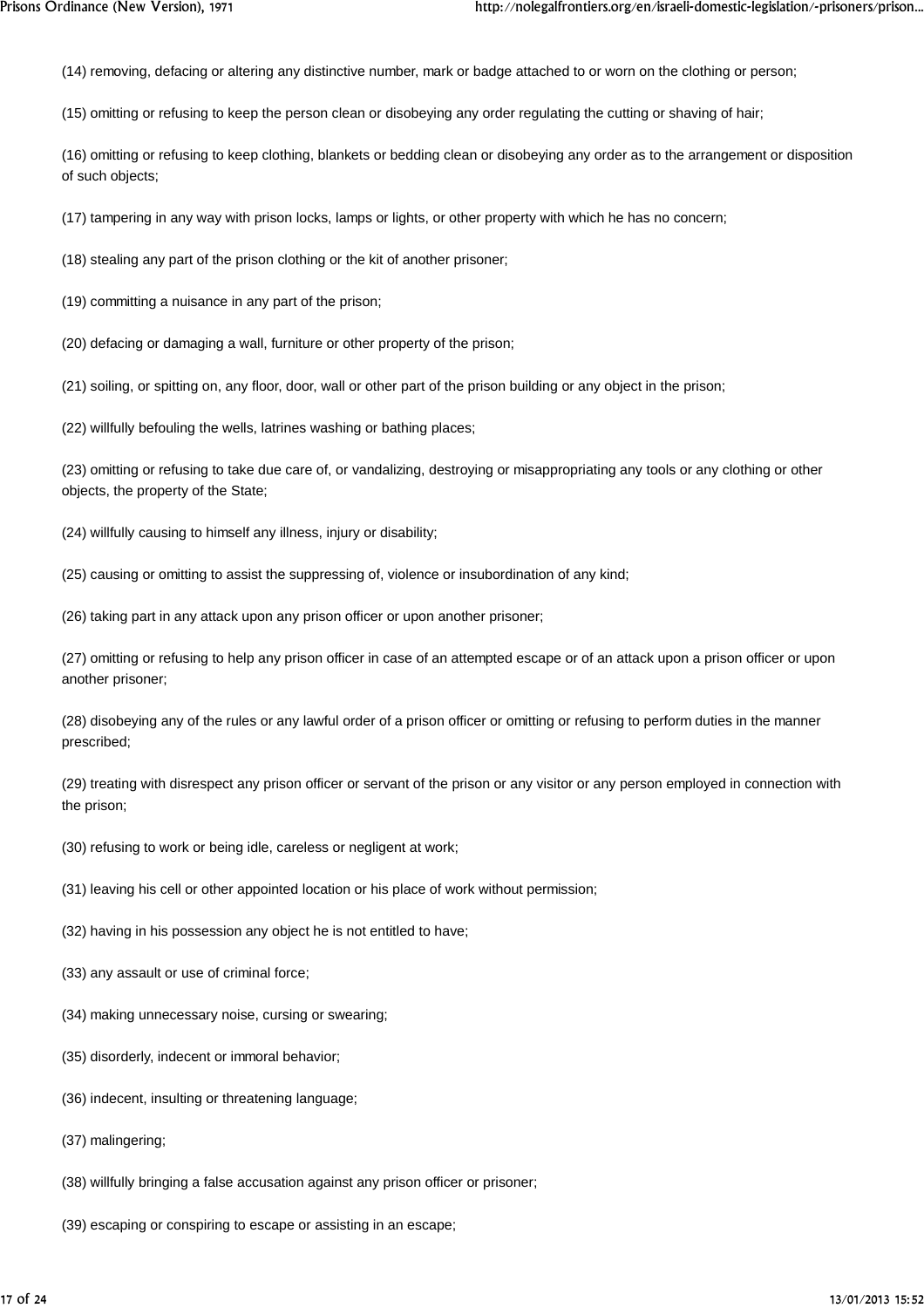(40) attempting to commit or abetting the commission of any of the offenses mentioned in this section;

(41) any other act, conduct, disorder or neglect to the prejudice of good order or discipline, though not specified in the foregoing paragraphs.

#### Jurisdiction in respect of prison offenses

57. Any one of the following (hereinafter referred to as a "judicial officer") shall have the power to hear and decide a charge against any prisoner in respect of any prison offense:

(1) The commissioner;

(2) A prison warden authorized in that behalf by the commissioner;

(3) A prison officer of the rank of captain or higher, whom the commissioner has so authorized;

(4) (Annulled).

#### Penalties for prison offenses

58. (A) A judicial officer who has convicted a prisoner of a prison offense may impose on him all or part of the following penalties:

(1) a caution;

(2) a severe warning;

(3) a fine in an amount not exceeding the amount prescribed by the Minister by order, with the consent of the Minister of Justice and with the approval of the Interior and Environmental Committee of the Knesset;

(4) solitary confinement for a period not exceeding fourteen days, provided that the period of solitary confinement shall not be continuous for more than seven days, and an interval of seven days shall elapse before its continuation;

(5) reduction of days of parole for a period not exceeding twenty-one days; for these purposes, "release" shall have the same meaning as in Section 49 of the Penal Law, 1977, including the grant of a license to be at large, within the meaning of Section 28.

(B) A judicial officer who has imposed solitary confinement or loss of days of parole on a prisoner may order in the decision that all or part of the penalty be suspended and be pending for the period determined in the decision, provided that such period does not exceed one year from the date of the decision; a prisoner convicted of a suspended penalty, as stated, shall not undergo the penalty unless he commits, within the period laid down in the decision, a similar or identical offense to that for which he was tried or any other prison offense – if the judicial officer so determined in the decision in which he imposed the suspended penalty, and he was convicted of such an offense.

(C) Notwithstanding the provisions of Subsection (A) –

(1) loss of days of parole may be imposed only by a prison warden, with the approval of the Commissioner;

(2) solitary confinement for a period exceeding seven days and a fine in excess of half of the sum prescribed by order, as stated in Subsection (A)(3), may be imposed only by a prison warden or his deputy.

(D) Where a prisoner has been sentenced to a fine, solitary confinement or loss of days of parole, the Commissioner or a senior prison officer authorized by the Commissioner for this purpose, may revoke or mitigate the penalty by reducing or replacing it with a lighter penalty where he finds that there are special reasons justifying this.

#### Liability for compensation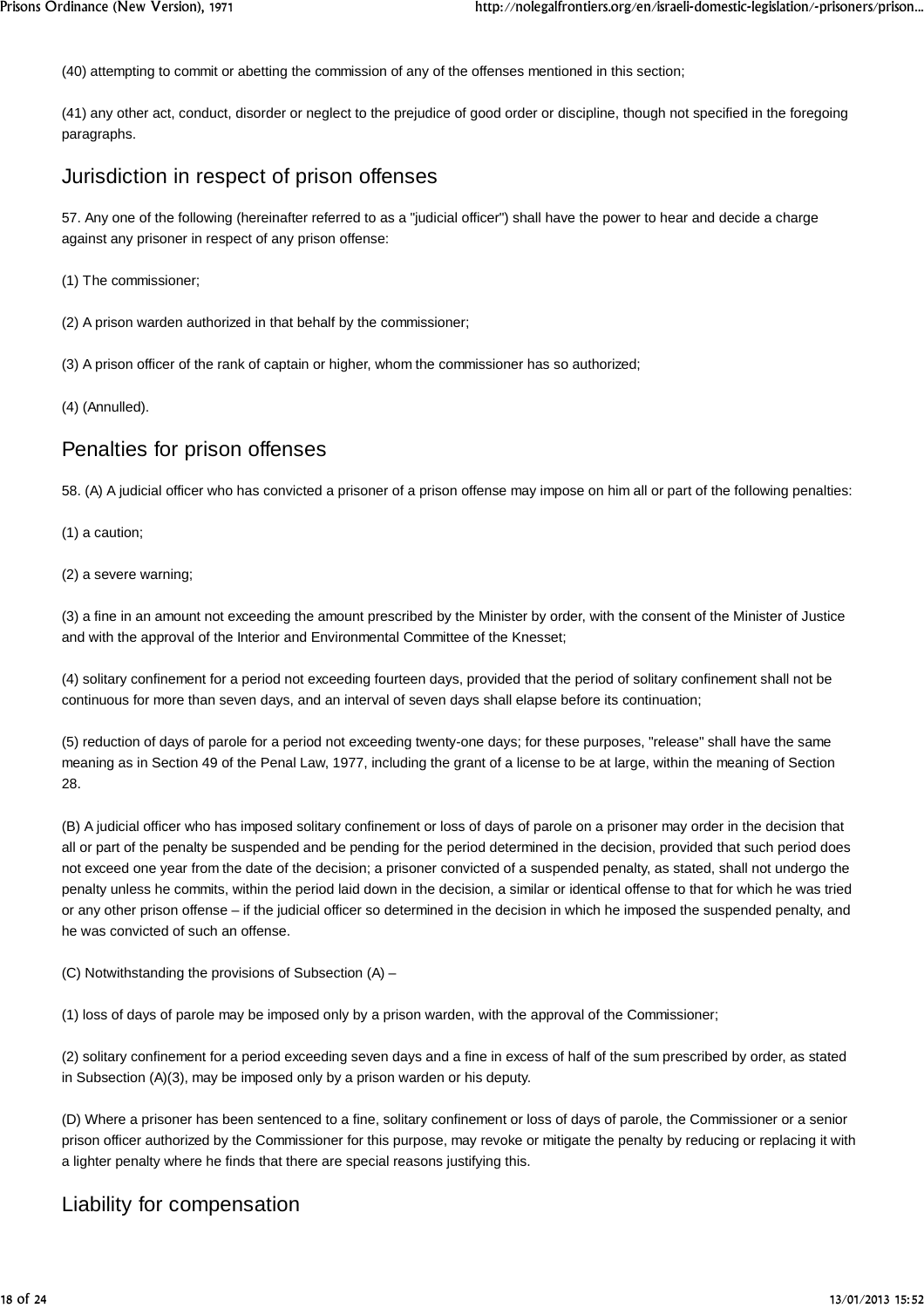59. (A) A judicial officer who has convicted a prisoner of a prison offense may, in addition to the penalty, order him to pay compensation to the Service for any damaged caused in consequence of the offense, provided that he shall not order him to pay compensation in an amount exceeding the amount prescribed by the Minister by order, with the consent of the Minister of Justice and the approval of the Interior and Environmental Committee of the Knesset.

(B) Where a prisoner has been ordered to pay compensation as stated in Subsection (A) , the Commissioner or a senior prison officer authorized by the Commissioner for this purpose, may, if he finds that there are special reasons justifying this, revoke or reduce the obligation.

### Collection of fine and compensation

59A. A fine, as provided in Section 58, and compensation, as provided in Section 59, may be collected by deduction from wages paid or to be paid to the prisoner or from other monies credited or to be credited to his deposit, in a lump sum, or on a monthly basis, as the judicial officer shall order, provided that the amount remaining to the credit of the prisoner after the deduction each month shall not be lower than the amount determined by the Commissioner from time to time as the amount designated for the requirements of the prisoner while in prison.

## Objective of funds

59B. Fines collected as stated in Section 59a shall be paid into a fund named "The Prisoners' Welfare Fund" and shall be used for prisoners' welfare, as determined by the Minister by regulation.

## Prisoner's right to make his defense

60. No prisoner shall be punished save after due inquiry and until he has had an opportunity of hearing the charge and evidence against him and making his defense.

#### Jurisdiction of courts

61. A prisoner who has committed a prison offense may be charged before a court, and the court may sentence him to imprisonment for a term of six months, to run from the expiration of any previous sentence.

## No exemption from ordinary proceedings

62. Nothing in this Ordinance shall exempt a prisoner from being proceeded against for any offense by the ordinary courts of law; Provided that no prisoner shall be punished twice for the same offense.

## Article H1: Petitions by Prisoners

## Petition

62A. (A) A prisoner is entitled to submit to the district court whose area of jurisdiction includes the prison in which the prisoner is being held (hereinafter in this article – the court) a petition against state authorities and people serving in positions under law, in any matter pertaining to his imprisonment or detention (hereinafter in this article – a petition).

(B) The court will hear the matter with one judge presiding; the judge will be assigned to the case by the president of the court.

(C) Despite the directives of this section and of Section 62B, the directives of the Conditional Release from Imprisonment Law, 2001 will apply to a petition against a parole board and a special parole board under the directives of this law.

## Authority

62B. The court is authorized, in connection with a petition, to orders state authorities and people serving in positions under law to take an action or to refrain from taking an action pursuant to their positions in accordance with the law.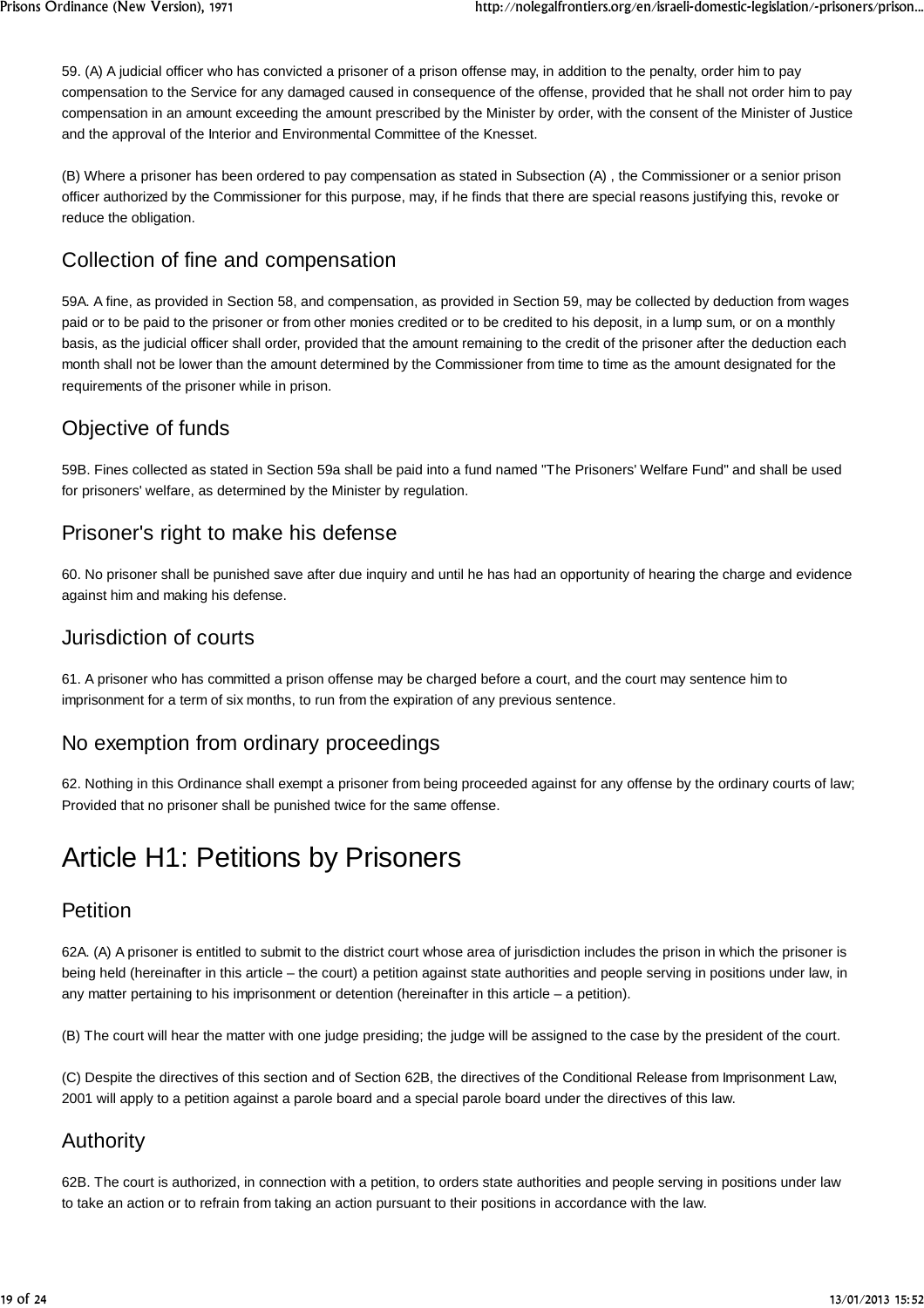## Appeal.

62C. The court's ruling on a petition can be appealed to the Supreme Court if leave to appeal is granted by the court in the decision itself or by a Supreme Court justice.

## Reservation of authority

62D. This provisions of this article do not derogate from the authority of the Supreme Court sitting as the High Court of Justice under Section 7(B)(1) of the Courts Law, 1957.

# Article I: Discharge

## Responsibility of prison warden

63. The prison warden shall be responsible for the due discharge of every prisoner in the prison, immediately upon his becoming entitled to discharge.

## Early release due to days of rest

64. (A) A prisoner who is entitled to be released on one of the regular days of rest in the State of Israel, as defined in Section 18A(A) of the Law and Administration Ordinance, 1948, or on a statutory holiday, will be released on the previous day; and if it is also a day of rest or a holiday as stipulated – on the day before it.

(B) A prisoner who is not a Jew, and is entitled to be released on a day of rest or a holiday as stipulated in Subsection (A) on either his day of rest or his holiday as defined under Section 18A(A) of the Law and Administration Ordinance, 1948, will be released on the previous day; and if it is also one of these days – on the day before it.

### Time of release

64A. A prisoner will be released no later than the afternoon of the day on which he is entitled to be released.

## Medical examination prior to discharge

65. Every prisoner shall, prior to discharge, be examined by the medical officer.

## Discharge of sick persons

66. A prisoner suffering from any acute or dangerous illness shall not be discharged save at his own request.

## Clothing

67. Where a prisoner's clothes have been destroyed under Section 8, the prison warden may, upon discharge, give him clothing suitable to his condition in life.

## Discharge of indigent prisoner

68. When a prisoner is discharged who has no friends or means of subsistence, the prison warden may pay him a gratuity of such sum as the Commissioner may prescribe and shall provide him with free railway transport to the railway station nearest to the place where the prisoner normally resides in the State or, at the discretion of the prison warden, may in special cases provide him with free bus transport to the bus stop nearest to such place.

# Article I1: Administrative Release

## Definitions...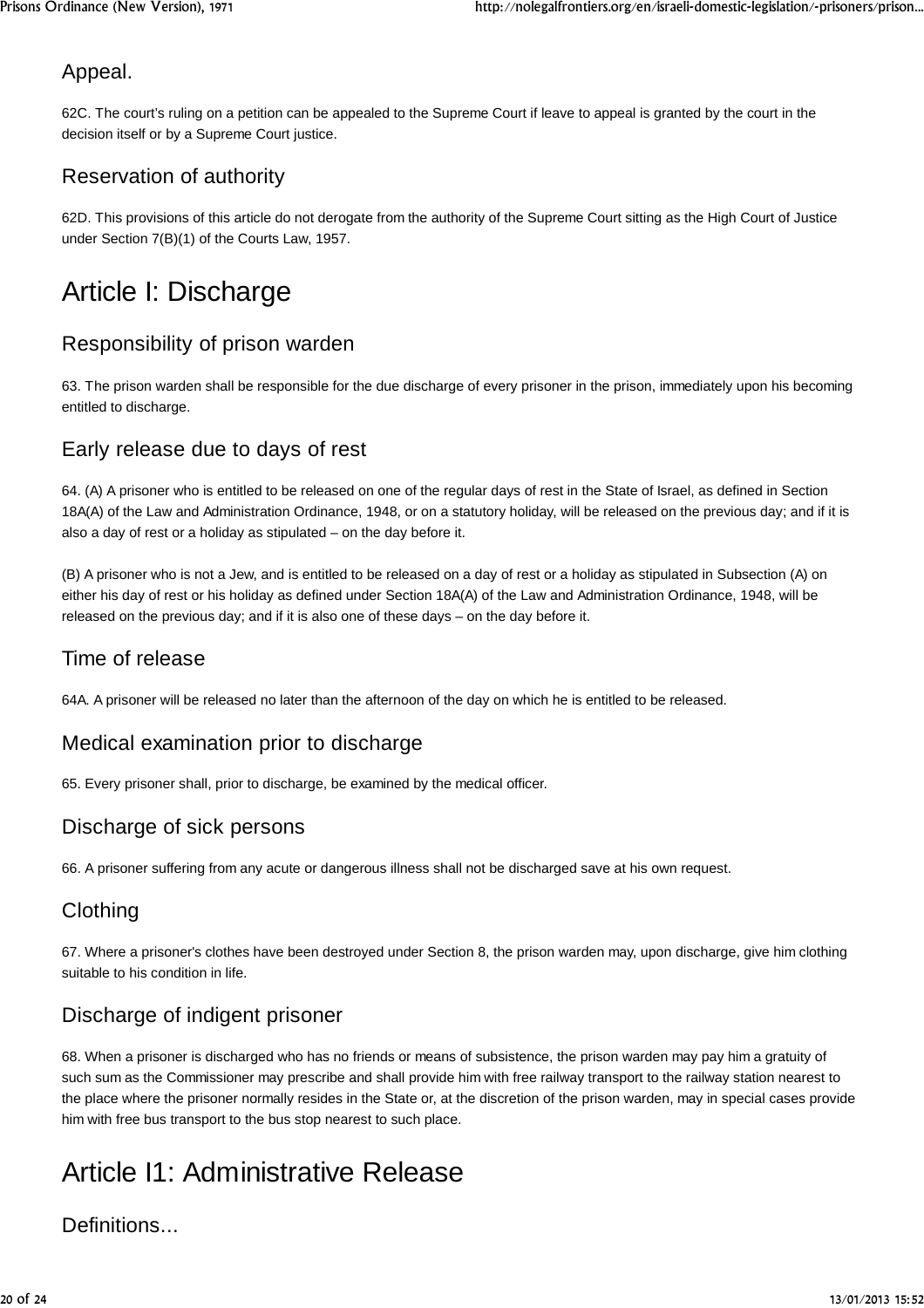68A. In this article –

"Prisoner" – a sentenced prisoner;

"Remaining sentence" – the period of the sentence that remains for the prisoner to serve until his release at the end of his full sentence, or until a date set for his early release as decided by the parole board or under any law, and all according to the shortest period among them;

"Prisoner group" – a group of prisoners categorized by the length of the sentence imposed on those included in it, as detailed in the First Addendum;

"Administrative release" – the early release of prisoners under Section 68C;

"Prisoner occupancy" – the total number of prisoners held in the prison, including prisoners hospitalized in hospitals under sections 15(A) and 16, or who are on furlough under Section 36, as well as prisoners held in police facilities and detained under Section 21A of the Criminal Procedure Law [Consolidated Version], 1982, who are held in all prisons and police facilities;

"Prison capacity" – the total number of places of imprisonment in all of the prisons.

#### Defining the prison capacity

68B. The minister is entitled to define in an order, from time to time with the approval of the Interior and Environmental Protection Committee of the Knesset, the prison capacity for a period that is not to exceed one year.

#### Administrative release

68C. If the prisoner occupancy exceeds the prison capacity, the commissioner is entitled, according to his best judgment and at a date he determines, to order the early release of prisoners whose remaining sentence on the day the order is issued (hereinafter – the determining day), does not exceed the maximum remaining sentence defined in First Addendum for the prisoner group to which the prisoners belong.

#### Priority in release

68D. (A) If the number of prisoners eligible for administrative release on the determining day is greater than the number of prisoners to be released due to prisoner occupancy that exceeds prison capacity, the administrative release will be conducted in each of the prisoner groups, and in each group the release will begin with the prisoner whose remaining sentence is the shortest.

(B) When the prisoner occupancy reaches the prison capacity – no additional prisoners will be released under administrative release.

(C) If on the determining day, prisoners belonging to the group whose remaining sentence is identical, and only some of them are slated to be released on administrative release – all of them will be released, despite the stipulations in Subsection (B), even if this brings the prisoner occupancy below the prison capacity.

#### Administrative release as conditional release

68E. Administrative release will be regarded as conditional release as defined in the Conditional Release from Imprisonment Law, 2001, and the directives of this law will apply to administrative release, with the requisite changes.

((Addendum (Section 15(B

## First Addendum (Section 68C)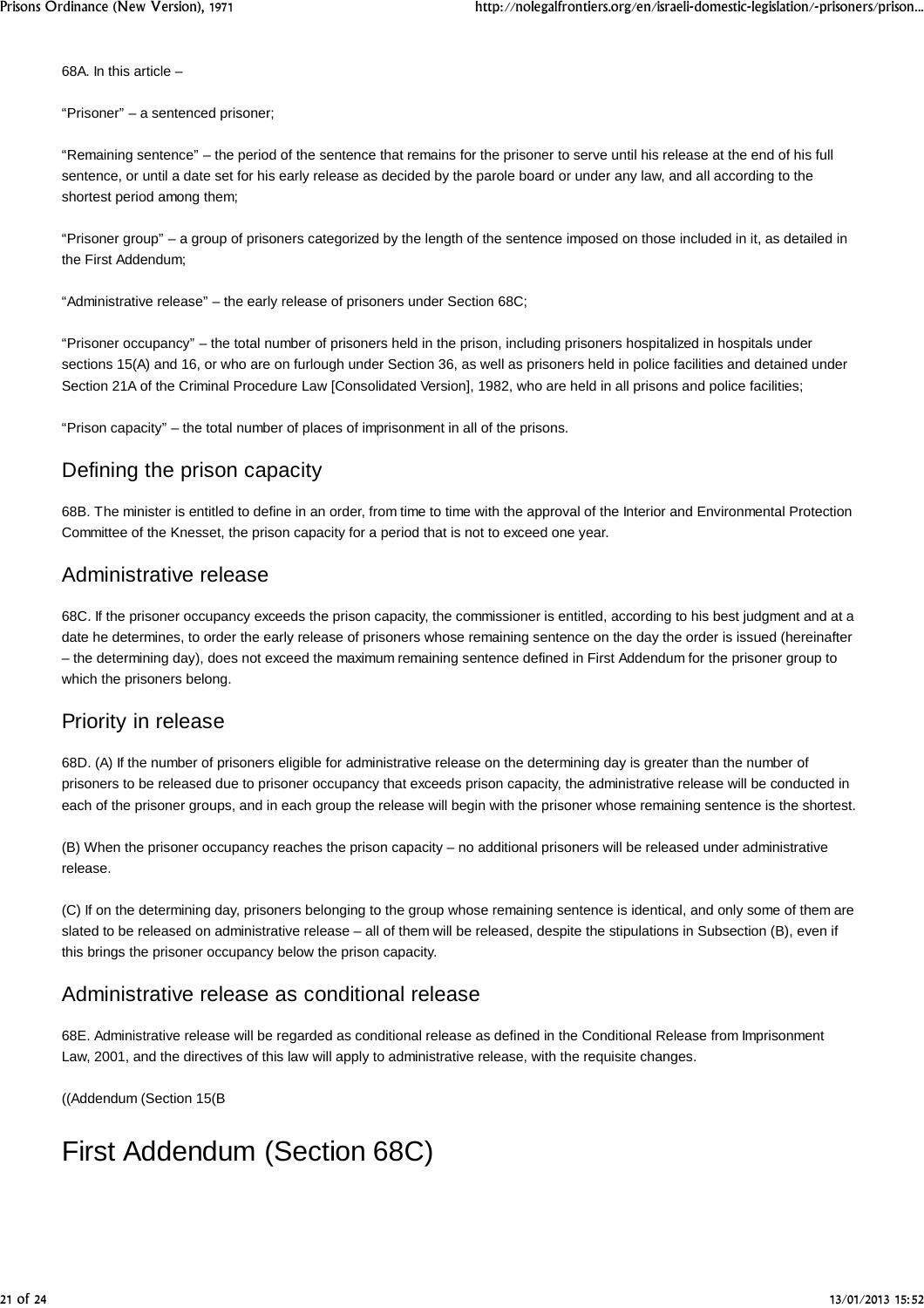| <b>Column A</b>                                       | <b>Column B</b>                       |    |
|-------------------------------------------------------|---------------------------------------|----|
| <b>Prisoner Group</b>                                 | Maximum remaining sentence (in weeks) |    |
| A person who is sentenced to prison for a period of - |                                       |    |
| 1. more than one month and not more than half a year  |                                       | 2  |
| 2. more than half a year and not more than a year     | 3                                     |    |
| 3. more than a year and not more than 18 months       |                                       | 4  |
| 4. more than 18 months and not more than 24 months    |                                       | 5  |
| 5. more than 24 months and not more than 30 months    |                                       | 6  |
| 6. more than 30 months and not more than 36 months    |                                       | 7  |
| 7. more than 36 months and not more than 42 months    |                                       | 8  |
| 8. more than 42 months and not more than 48 months    |                                       | 9  |
| 9. more than 48 months and not more than 54 months    |                                       | 10 |
| 10. more than 54 months and not more than 60 months   |                                       | 11 |
| 11, more than 60 months and not more than 66 months   |                                       | 12 |
| 12. more than 66 months and not more than 72 months   |                                       | 13 |
| 13. more than 72 months and not more than 78 months   |                                       | 14 |
| 14. more than 78 months and not more than 84 months   |                                       | 15 |
| 15, more than 84 months and not more than 90 months   |                                       | 16 |
| 16. more than 90 months and not more than 96 months   |                                       | 17 |
| 17, more than 96 months and not more than 102 months  |                                       | 18 |
| 18, more than 102 months and not more than 108 months | 19                                    |    |
| 19, more than 108 months and not more than 114 months | 20                                    |    |
| 20, more than 114 months and not more than 120 months | 21                                    |    |
| 21, more than 120 months and not more than 126 months | 22                                    |    |
| 22, more than 126 months and not more than 132 months | 23                                    |    |
| 23. more than 132 months                              |                                       | 24 |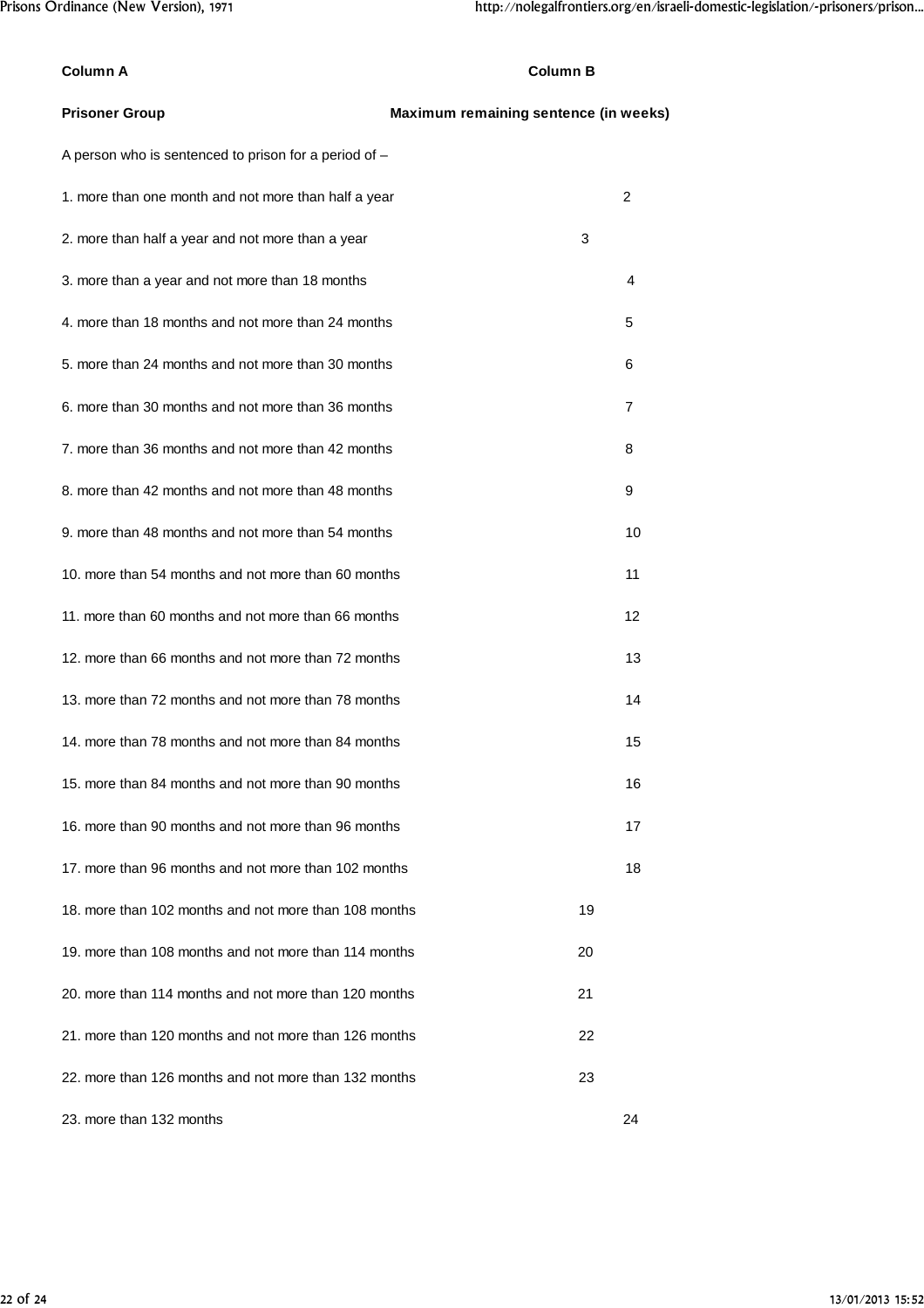# Second Addendum - (Section 103) - Disciplinary Infractions

(1) Non-compliance with one of the directives of the order or the directives of the orders of the Service or any other lawfully issued directive, or a refusal to carry out such directive.

(2) Negligence in carrying out a duty.

(3) Conduct that is unbecoming a prison officer or that damages the image of the Service.

(4) Abusing an authority granted by virtue of a position.

(5) Absence from a position without reasonable justification.

(6) Absence from the Service without an intention to return to it; absence from the Service without permission for a consecutive period of more than 21 days will be regarded, for this matter, as intention not to return to the Service, as long as it is not proven otherwise.

(7) Failure to take reasonable measures to prevent an offense, including a disciplinary infraction or prison offense, which a prison officer knows is about to be committed.

(8) Unlawful release of a prisoner or allowing the possibility of a prisoner's escape.

(8a) Searching, causing delays, arresting or unlawfully and in bad faith infringing on a person's privacy.

(9) Not wearing an identity tag contrary to the Prison Service ordinance, refusal to provide details regarding identity or ID number, or providing false identity details.

(10) Impersonating someone of other rank or of other authority.

(11) Providing a false declaration, concealing information that is mandatory to provide, or use of other invalid means for the purpose of recruitment to the Service, for the purpose of attaining a position or rank or to evade a position.

(12) Possessing, using, destroying, or not maintaining equipment belonging to the Prison Service, in violation of the Prison Service ordinance, and without a reasonable justification.

(13) Holding or operating any firearm, ammunition, explosive or other dangerous material, without authorization, without the required measure of caution or in violation of orders of the Service; for this matter, "firearm" – as defined in the Firearm Law, 1949.

(14) Disclosing or transmitting anything pertaining to the Prison Service to an unauthorized person, without receiving legal authorization.

(15) Approaching any entity outside of the Prison Service, without receiving legal authorization, concerning any matter pertaining to the service of a prison officer in the Service; for this matter, "an entity outside of the Prison Service" – except for a court, the State Comptroller, the State Ombudsman, and the Ministry of Interior's Comptroller.

(16) Discourteous conduct or the use of foul language toward a person while on duty or when the prison officer is in uniform.

(17) Deliberately making a false accusation against a prison officer or a prisoner.

(18) Exploiting the status of a prison officer that is unnecessary for performing his duty.

(19) (A) Using unreasonable force against a person, in the course of duty, without lawful authority and without reasonable justification, or in violation of the orders of the Prison Service or any other lawfully issued directive.